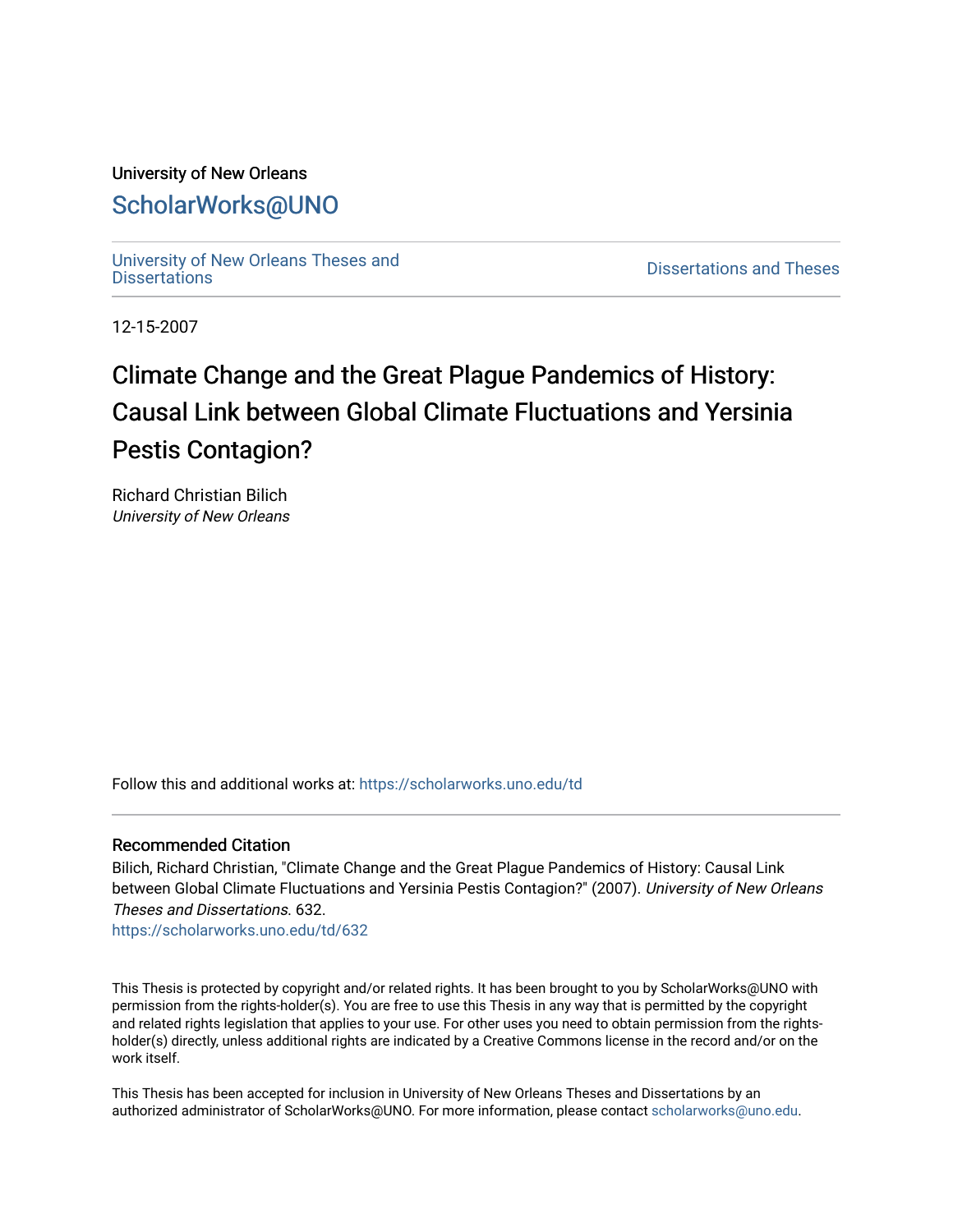Climate Change and the Great Plague Pandemics of History: Causal Link between Global Climate Fluctuations and *Yersinia Pestis* Contagion?

A Thesis

Submitted to the Graduate Faculty of the University of New Orleans in partial fulfillment of the requirements for the degree of:

> Master of Arts in History

> > By

Richard Christian Bilich

B.A. Tulane University, 2005

December, 2007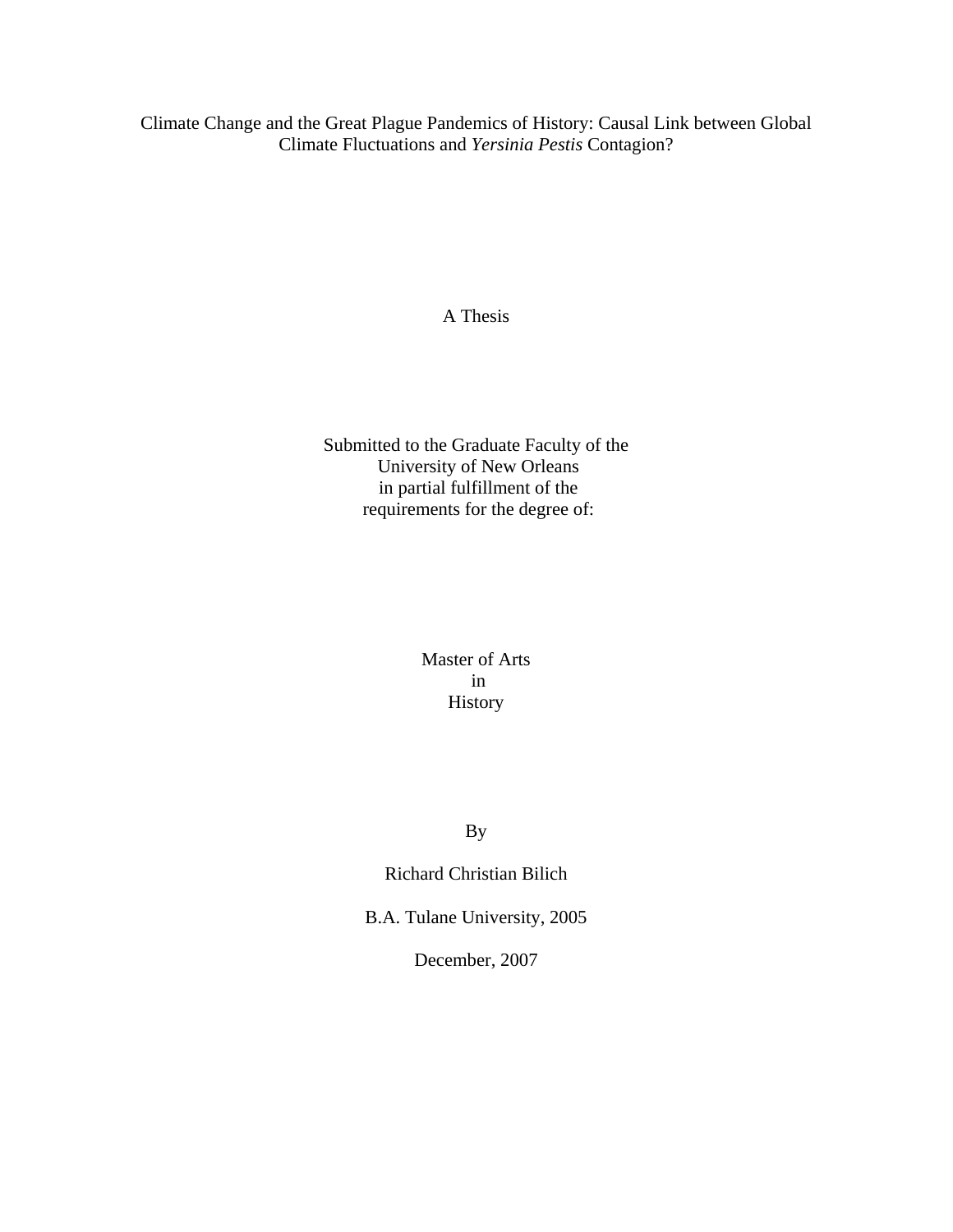# **Table of Contents**

| Did the Little Ice Age Create Conditions Ideal For the Black Death? 24 |  |
|------------------------------------------------------------------------|--|
|                                                                        |  |
|                                                                        |  |
|                                                                        |  |
|                                                                        |  |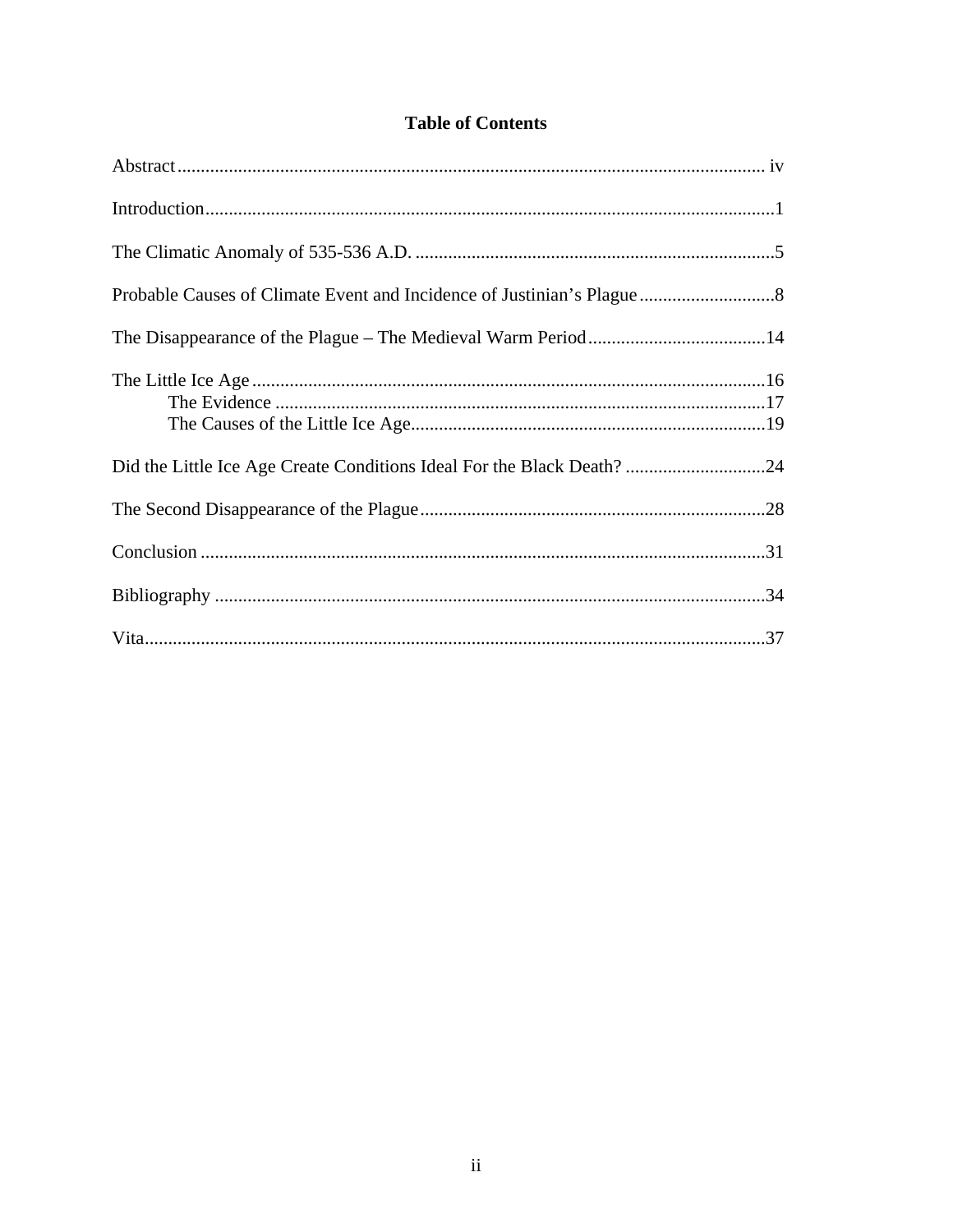#### **Acknowledgments**

 This thesis is dedicated to my father, Richard Bilich Jr., for instilling a lifelong love of history in me from childhood and for his considerable intellectual insights that have given me perspective my whole life. I would like to acknowledge my children, Alexandria Nicole and Richard Jesse, who have motivated me to become better in all facets of my life. I would also like to thank Lisa M. Bilich for her patience and unselfish shouldering our parental responsibilities through many long years spent on academic endeavors that have culminated in the writing of this thesis. I could not have done it without you. Lastly, I would like to acknowledge my grandmother, the late Betty L. Bilich, for elucidating the fact that history lives forever and as such is truly the study of the present state of mankind. I would like to express my gratitude to those who have helped in the writing of this thesis. I am particularly indebted to Dr. Jeffrey Wilson for initially spurring an interest in the emergent field of environmental history as well as for his advice, support, and direction in completion of this project. Additional thanks are due to Dr. Mary Mitchell and Dr. Gunter Bischof for their time and insight throughout my academic career at the University of New Orleans.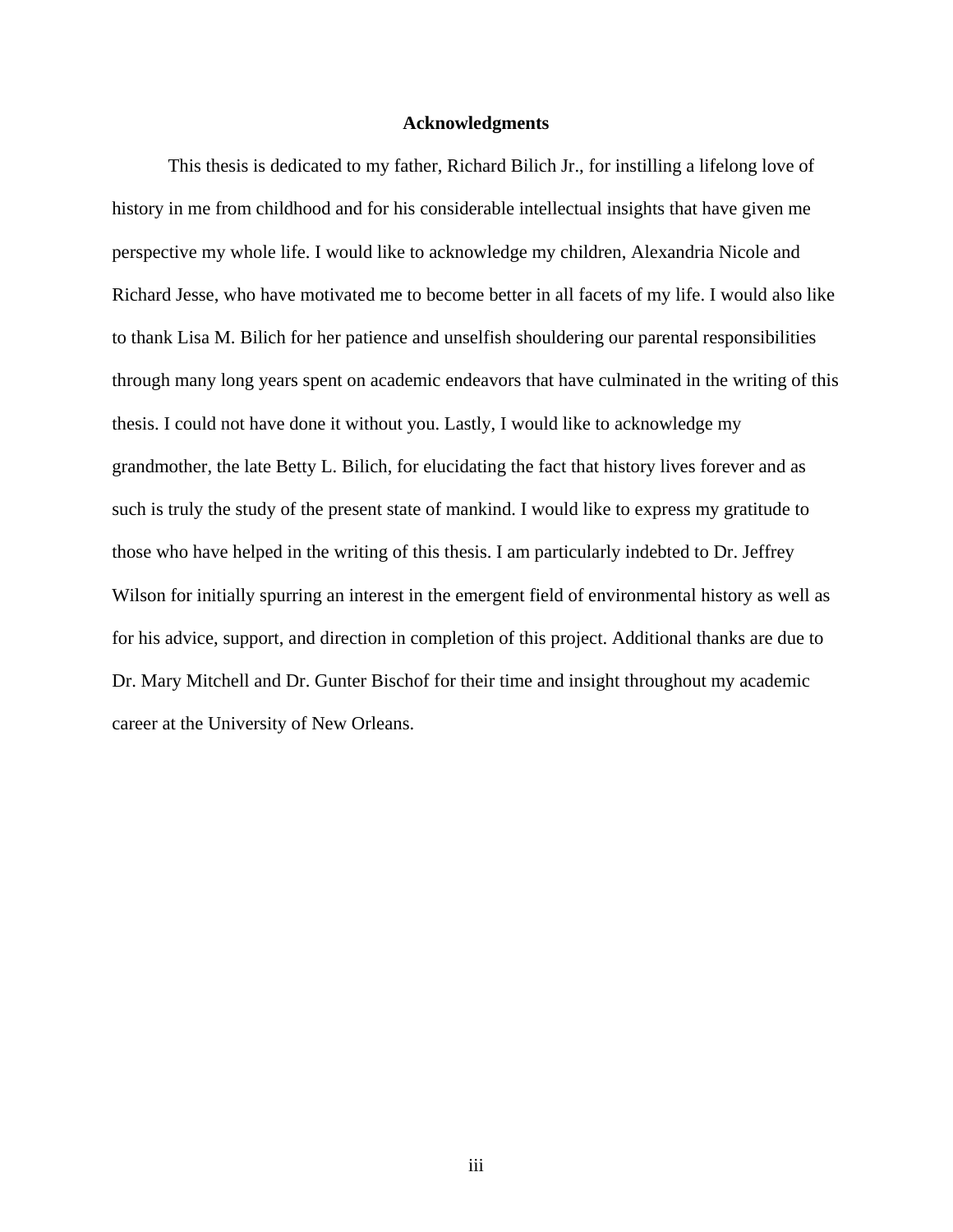#### **Abstract**

 The two great bubonic plague outbreaks of history, Justinian's Plague and the Black Death were responsible for the deaths of over one hundred million individuals across Eurasia and Africa. Both occurrences of the plague coincided with climatic shifts that are well documented by both literary and physical evidence. This thesis explores the possibility that both Justinian's Plague and the Black Death were precipitated by climatic shifts preceding their respective eras and that these changes also contributed to disappearance of each pandemic. A scientific analysis investigating the climatic changes including the anomalous weather of 535-536 A.D., the Medieval Warm Period, and the Little Ice Age are correlated with literary evidence recording the transmission and dormancy sequence of the plague. Although distinct differences exist between the origins of climate change in the periods preceding each plague, the effects of such changes clearly resulted in conditions ideal for the resulting pandemics.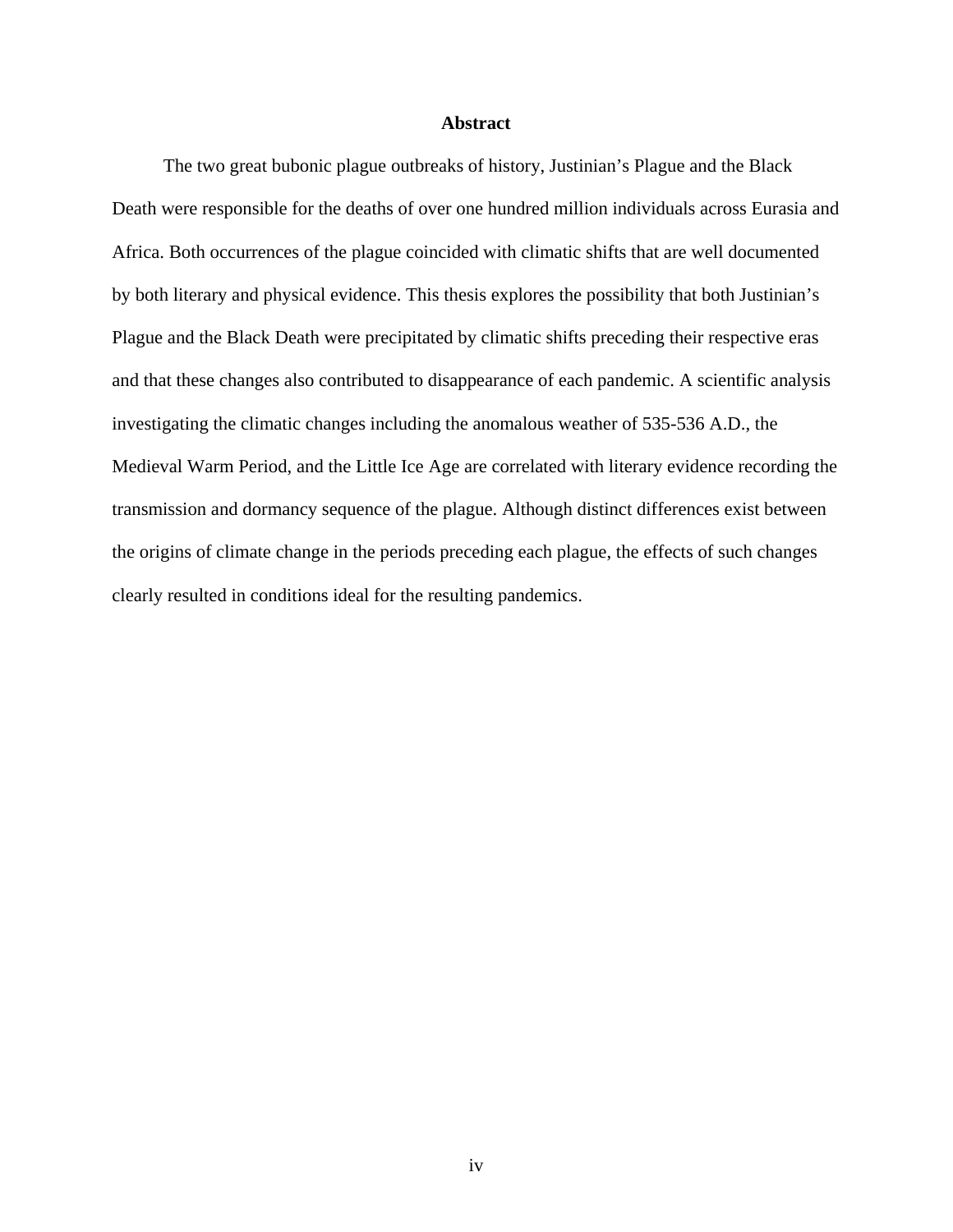#### **Introduction**

*"During these times there was a pestilence, by which the whole human race came near to being annihilated. Now in the case of all other scourges sent from heaven some explanation of a cause might be given by daring men, such as the many theories propounded by those who are clever in these matters, for they love to conjure up causes which are absolutely incomprehensible to man…But for this calamity, it is quite impossible either to express in words or to conceive in thought any explanation, except indeed to refer it to God.* 

- Procopius, *History of the Wars*, II, xxii

*"Climate change will have wide-ranging and mostly damaging impacts on human health. There have been periods of uncontrollable waves of disease that radically altered human civilization in the past, such as when Europe's population was devastated by bubonic plague in the Middle Ages. Now a warming climate, compounded by widespread ecological changes, may be stimulating wide-scale changes in disease patterns"* 

- Dr Paul Epstein of the Centre for Health and Global Environment

Modern society is quite familiar with epidemic disease. In this age various forms of media relay constant information deemed essential to public health and warn of deadly outbreaks of HIV, SARS, Avian Influenza, and Ebola. These terrifying diseases force humanity to confront the grim reality that microscopic bacteria and viruses continue to hold sway over the human condition and can alter an entire society in a matter of weeks. Although modern medicine has tended to give humanity a false sense of security, epidemic diseases have in the past and will continue to alter the lives of human beings. Although the diseases mentioned above have certainly taken many lives and affected the human condition in the modern era, their impact pales in comparison to the two greatest pandemics ever experienced by man, Justinian's Plague and the Black Death. Together these pandemics were responsible for the death of at least one hundred million people, toppled several established civilizations, and terrorized mankind for centuries before vanishing almost as quickly as it had originated. The biological identity of the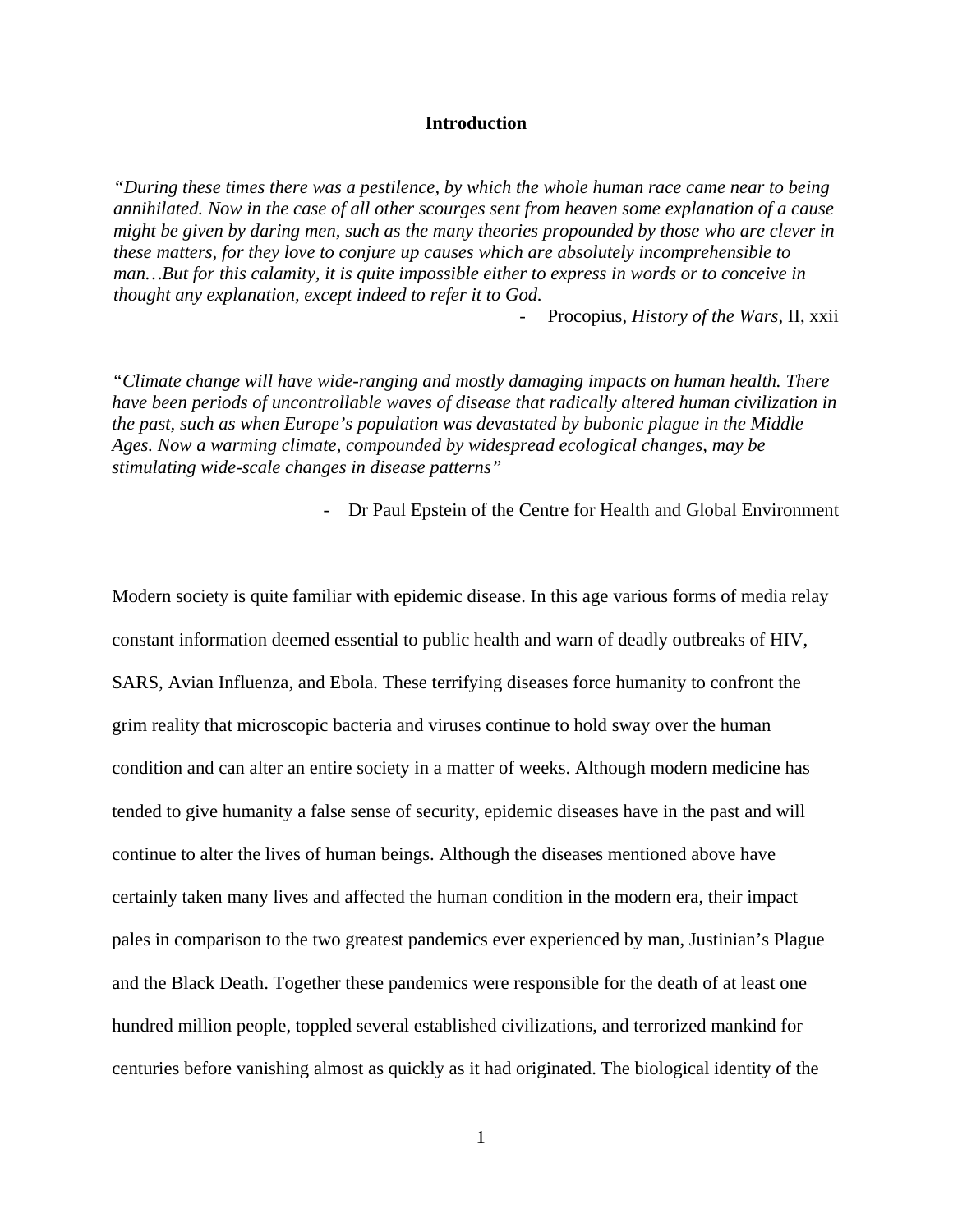plague and its transmission vectors were a medical mystery until the  $20<sup>th</sup>$  century and the causes behind its prolific spread during both pandemics have never been fully explained.

The Bubonic or Black plague has been a significant natural selective force on human populations throughout the last two millenia of recorded history. It seems likely that *Yersinia pestis,* the bacteria responsible for the plague, has been associated with the human condition on some level since the rise of agriculture and the subsequent domestication of animals. In fact, plague expert Charles Gregg believes that plague may have affected *Homo erectus* as protohumans began hunting plague-ridden game that made for a tempting and easy meal. Gregg believes the disease did not become epidemic until the rise of agriculture brought about large human settlements which disrupted natural rodent populations where the plague is endemic.<sup>1</sup> Reservoirs of the plague are common amongst rodent populations in Asia and Africa, where natural hosts such as the gerbil carry the *Yersinia pestis* bacillus, yet are immune to it. Occasionally environmental exigencies will necessitate these wild rodents coming into to close proximity to human beings and their livestock.<sup>2</sup> Plague outbreaks appear to be related to increased abundance of rodents and other mammals that serve as hosts for the fleas that then transmit the disease to humans.<sup>3</sup> A search for the first link in the chain of causation that precipitated the two great bubonic plague pandemics, Justinian's Plague (542AD-750AD) and the Black Death (1347AD- early 1700'sAD) must begin with isolating occurrences that led to large scale interaction between human communities and foraging rodent populations hosting the *Xenopsylla cheopis* flea carrying the Yersinia bacillus. These fleas, the vectors of plague transmission, actually get sick and die of the plague and it is in the process of the fleas dying that

<sup>&</sup>lt;sup>1</sup> Karlen, Arno. *Man and Microbe,* (New York: Simon & Schuster, 1995), 24.

<sup>&</sup>lt;sup>2</sup> Keys, David. *Catastrophe* (New York: Ballantine Books, 1999), 63.

<sup>&</sup>lt;sup>3</sup> Parmenter, Robert. As quoted in "Human Plague Cases Increasing In Southwest." National Science Foundation Press Release. NSF PR 99-70 - November 19, 1999. http://www.nsf.gov/od/lpa/news/press/99/pr9970.htm; Accessed May 2, 2007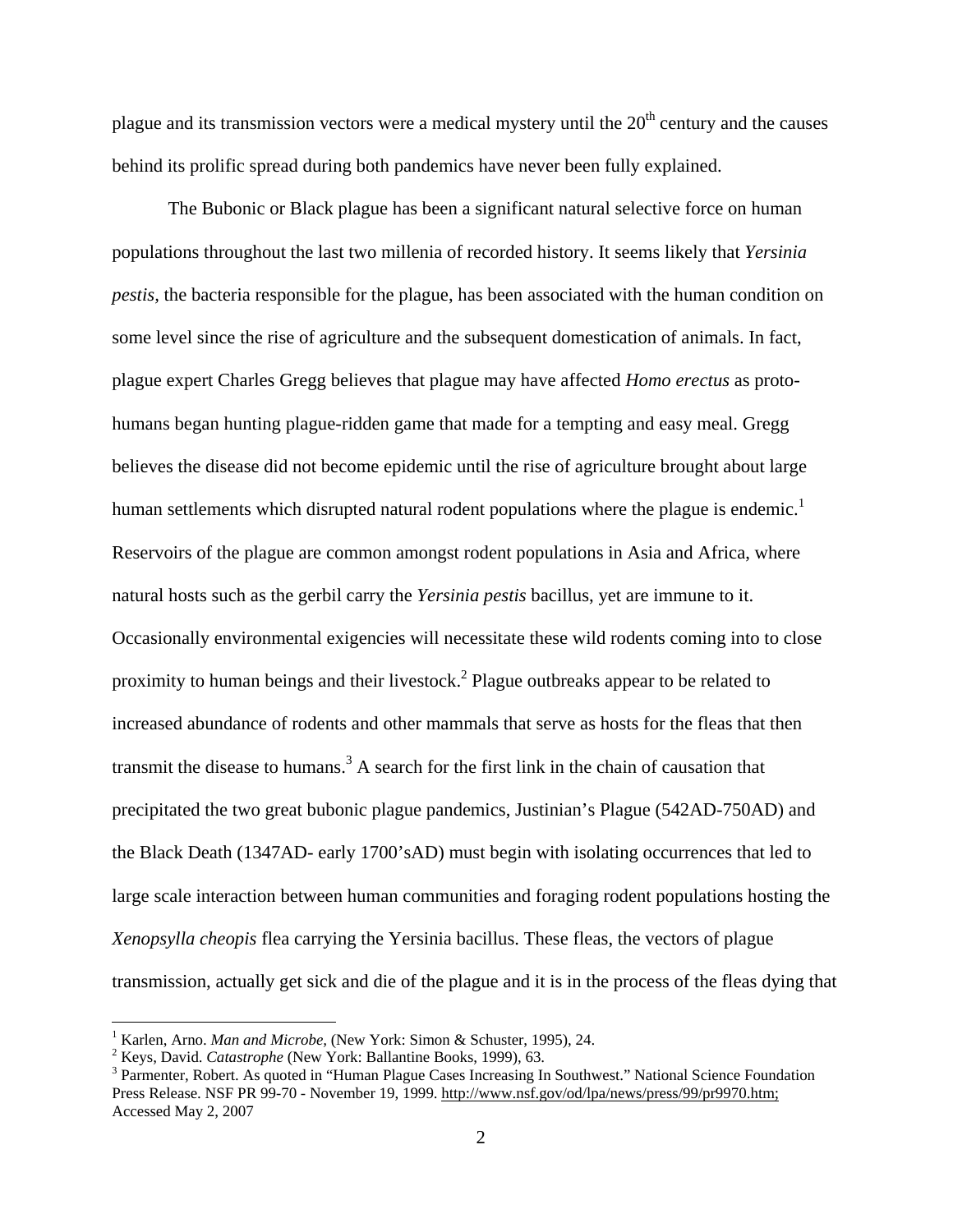the plague cleverly jumps from host to host. A fibrin clot forms in the stomach of the flea by multiplying Yersinia Pestis bacteria and starve the flea to death due to shutdown in digestion. In a climatic correlation, the fibrin clot only forms at temperatures below 77 degrees Fahrenheit. Above this threshold the clot does not form and the plague bacillus is simply passed out of the flea with the feces.<sup>4</sup> It is only at the ideal temperature that the clot will form and the ravenous flea will then jump onto anything that moves, irrespective of whether or not it is a natural host. The dying flea will be unable to satiate its hunger and so it will continue to move from host to host, vainly hoping to quell its hunger until it dies. In this way the plague actually produces the mechanism for its own spread.<sup>5</sup> Compounding the problem, the same moist climate conditions may act to promote flea survival and reproduction, also enhancing plague transmission.<sup>6</sup>

The next link in the transmission chain is related to the relative abundence of secondary hosts for the plague bacillus. It seems intuitive that increased precipitation enhances small mammal food resources such as plants and insects, leading to a population explosion where competition for such resources quickly surpasses a sustainable level. Consequently, the rodents must increase their cumulative range in order to survive, bringing them in contact with normally plague free rodents which live in close proximity to man.<sup>7</sup> Another possibility that would theoretically yield the same result is a drought scenario followed by excessive rainfall, whereby both rodents and their predators die off in massive numbers. The faster breeding rodent population recovers quicker and leads to a predator/prey imbalance and a resultant population explosion and the afore-mentioned transmission sequence. In either scenario, the weather drives the motor that invariably brings native plague-carrying but plague-resistant mammals such as

<sup>&</sup>lt;sup>4</sup> Kavenaugh, Dan. "Specific Effect of Temperature Upon Transmission of the Plague Bacillus by the Oriental Rat Flea, *Xenopsylla Cheopis" The American Journal of Tropical Medicine and Hygiene Vol. 20* (1971): 264-273 <sup>5</sup> Keys, *Catastrophe*, 270.

 $6$  Ibid., 19-20

<sup>7</sup> Ibid.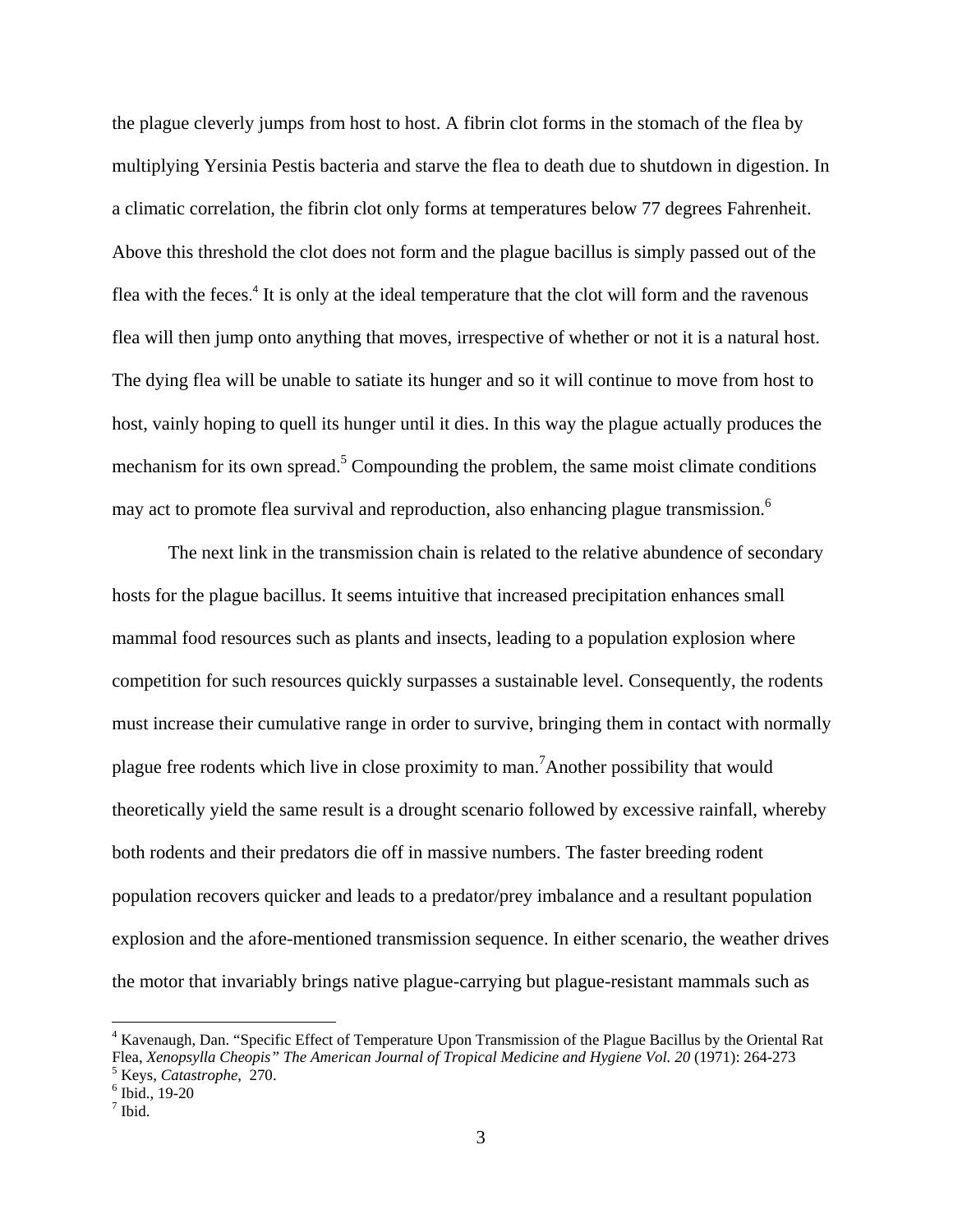gerbils and multimammate mice into contact with *Rattus rattus*, or black rat, a species that specializes in infesting human environments such as farms, storehouses, markets, and ships.<sup>8</sup>

The Plague of Justinian and The Black Death combined were responsible for the estimated deaths of between 100 million and 150 million individuals, representing between 25%- 40% of the then extant populations of Eurasia and Africa.<sup>9</sup> Isolating the climatic vicissitudes that gave raise to such devastating mortality in the past can serve as a caveat to present and future generations as the present generation becomes cognizant of the massive affect that climate has on nearly every conceivable facet of human existence. Fortunately, there are a number of primary sources available from each epoch that reveal the prevailing climate and weather anomalies that immediately preceded each pandemic. Additionally, the modern researcher is aided by a host of emergent fields such as dendrochronology, climatology, volcanology, epidemiology/genetics, and astrophysics with which to help complete the climatic puzzle that precipitated the two greatest natural calamities in human history. It is hoped that this knowledge will aid humanity in understanding more fully the inextricable link between global climate change and pandemic disease occurrences. Although much has been learned about climate as it relates to pathogenesis, identifying the exact correlation between the two historically is fertile ground for new research.

A voluminous amount of research has been conducted on the Black Death. Such research is primarily comprised of Eurocentric material focused on the plague's socio-economic impact during its initial outbreak in the late fourteenth century. Much less has been written about Justinian's Plague, with nearly all available sources cited in this work. The vast majority of these have been written within the past ten years, representing an emerging sub-field within Roman-

<sup>8</sup> Ibid.; 21

<sup>9</sup> Ruddiman, William. *Plows, Plagues, and Petroleum*, (Princeton: Princeton University Press, 2005), 134-135.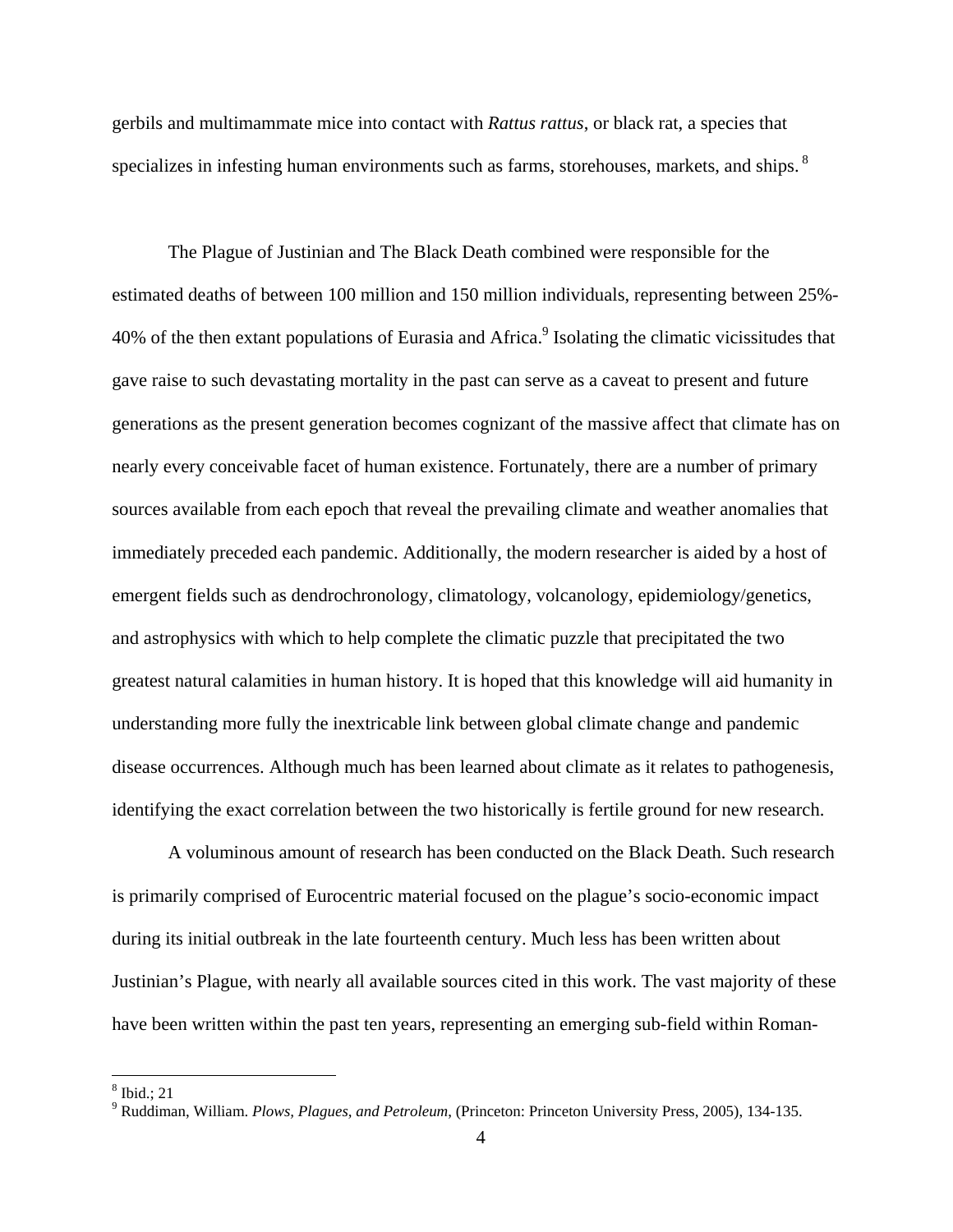Byzantine studies, environmental history, as well as several scientific fields listed above. The present body of scholarly work investigating possible climatic causes for the occurrence of the plague pandemics is almost non-existent. The only contemporary work that has made such an argument is Davis Keys' *Catastrophe.* Keys draws from an eclectic array of literary sources and cites the work of several well-known scientists who have found corroborating scientific evidence for an abrupt climate change immediately preceding the first plague pandemic. Keys makes a compelling argument that climatic change brought on by volcanism contributed to ideal environmental conditions for the pandemic known as Justinian's Plague. This thesis will attempt to complete Key's hypothesis by investigating a possible link between climatic change and the sudden disappearance of the plague. Additionally, the correlation between climate and the Black Death will be explored. Comparisons as well as disparities between Justinian's Plague and the Black Death will be analyzed in order to determine how climate affected both the genesis as well as disappearance of both pandemics. The conclusion drawn will offer evidence to support a new research in a field of study that has been mostly unexplored.

#### **The Climate Anomaly of 535AD – 536AD**

 The evidence for catastrophic climate change occurring in 535AD is ubiquitous and compelling. The event was witnessed on four continents and all accounts generally speak of the dimming of the sun for approximately eighteen months with resultant crop failures, famine, and migrations ensuing.10 Procopius, the court historian for the Emperor Justinian and our best primary source of the period, writing from Constantinople in early 536AD, states "during this year a most dread portent took place. For the sun gave forth its light without brightness ... and it

<sup>10</sup> Keys, *Catastrophe*, 3.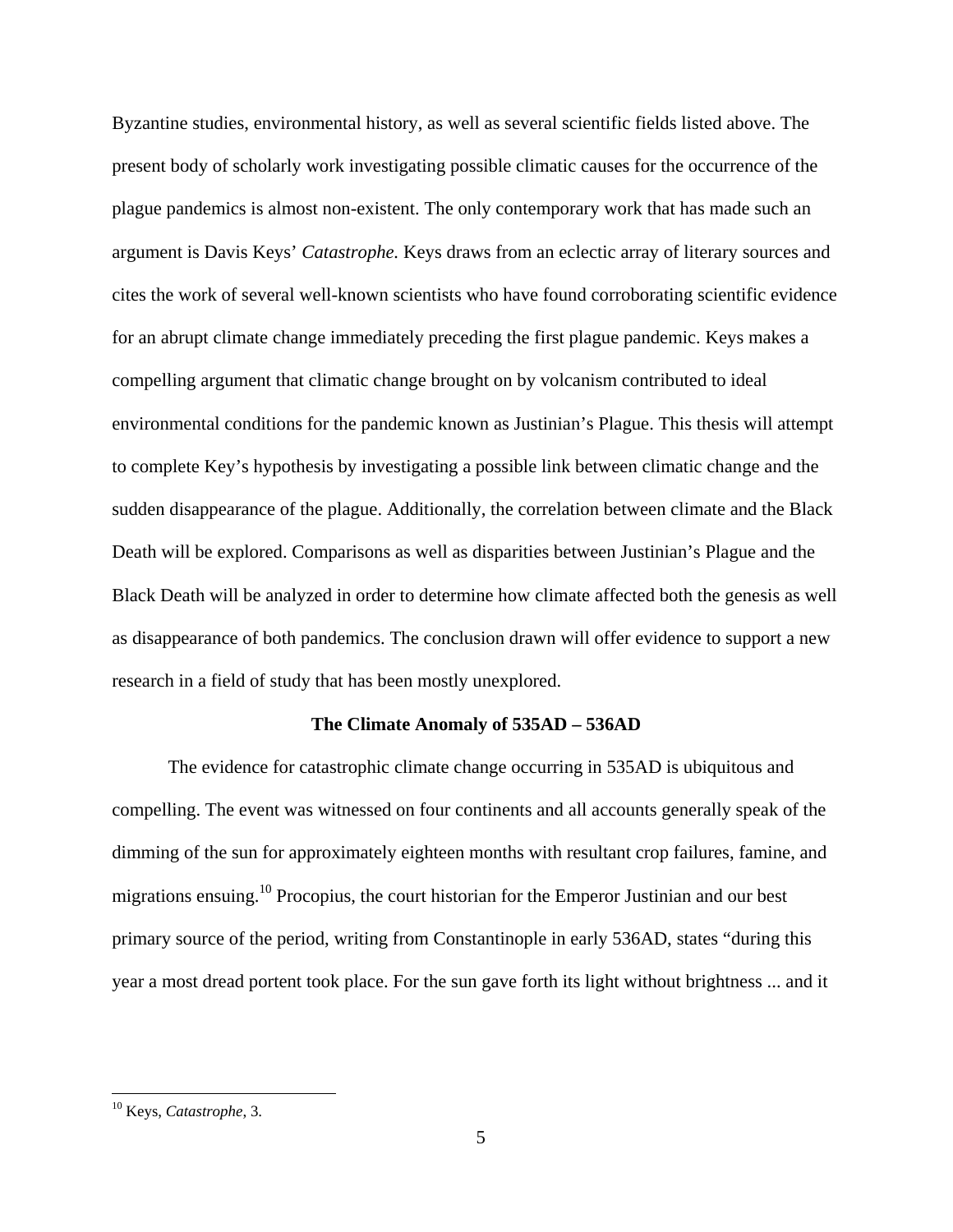seemed exceedingly like the sun in eclipse, for the beams it shed were not clear."<sup>11</sup> Writing one thousand miles away in the Italy of King Theodoric, praetorian prefect Cassiodorus wrote to a subordinate: "The sun ... seems to have lost its wonted light, and appears of a bluish color. We marvel to see no shadows of our bodies at noon, to feel the mighty vigor of the sun's heat wasted into feebleness, and the phenomena which accompany an eclipse prolonged through almost a whole year. We have had ... a summer without heat ... the crops have been chilled by north winds ... the rain is denied ..."12 Almost five thousand miles away in China, an unnamed chronicler in the *Nan shi* or *The History of the Southern Dynasties* recorded an entry in November 535AD that "yellow dust rained down like snow and could be scooped up by the handfuls." Further entries catalog anomalous weather between May 535AD and September 536AD, "because of drought there was an imperial edict which ordered the wholesale burial of corpses in mass graves….provide amnesty from rents and taxes….and send special inspectors to investigate armies of famished refugees who were wandering aimlessly north of the Yellow River."<sup>13</sup> Further entries speak of "great hail storms….and in Shaanxi province mortality of 80% as people resorted to cannibalism due to famine."<sup>14</sup>

 Thousands of miles away, the climatic events of the period certainly affected the Americas, although with the exception of the Maya written records are sparse. Tree ring analysis, or dendrochronology, utilizes growth rings to decipher the prevailing climatic patterns in a given area.<sup>15</sup> Analysis of the rings of the bristlecone pine, the oldest living organism on Earth, clearly show evidence of a deteriorating climate of colder and drier weather beginning in the mid 530's

<sup>&</sup>lt;sup>11</sup> From: Procopius, *History of the Wars*, 7 Vols. trans. H. B. Dewing, Loeb Library of the Greek and Roman Classics, (Cambridge, Mass.: Harvard University Press, 1914), Vol. I, pp. 451-473

<sup>12</sup> Linden, Eugene. *The Winds of Change: Climate, Weather, ad the Destruction of Civilizations*. (New York: Simon & Schuster, 2006), 57. [translated letter of Cassiodorus]

<sup>&</sup>lt;sup>13</sup> Keys, *Catastrophe*, 153.<br><sup>14</sup> Ibid., 153.

<sup>&</sup>lt;sup>15</sup> Diamond, Jared. *Collapse: How Societies Choose to Fail or Succeed*. (New York: Penguin Books, 2005), 138.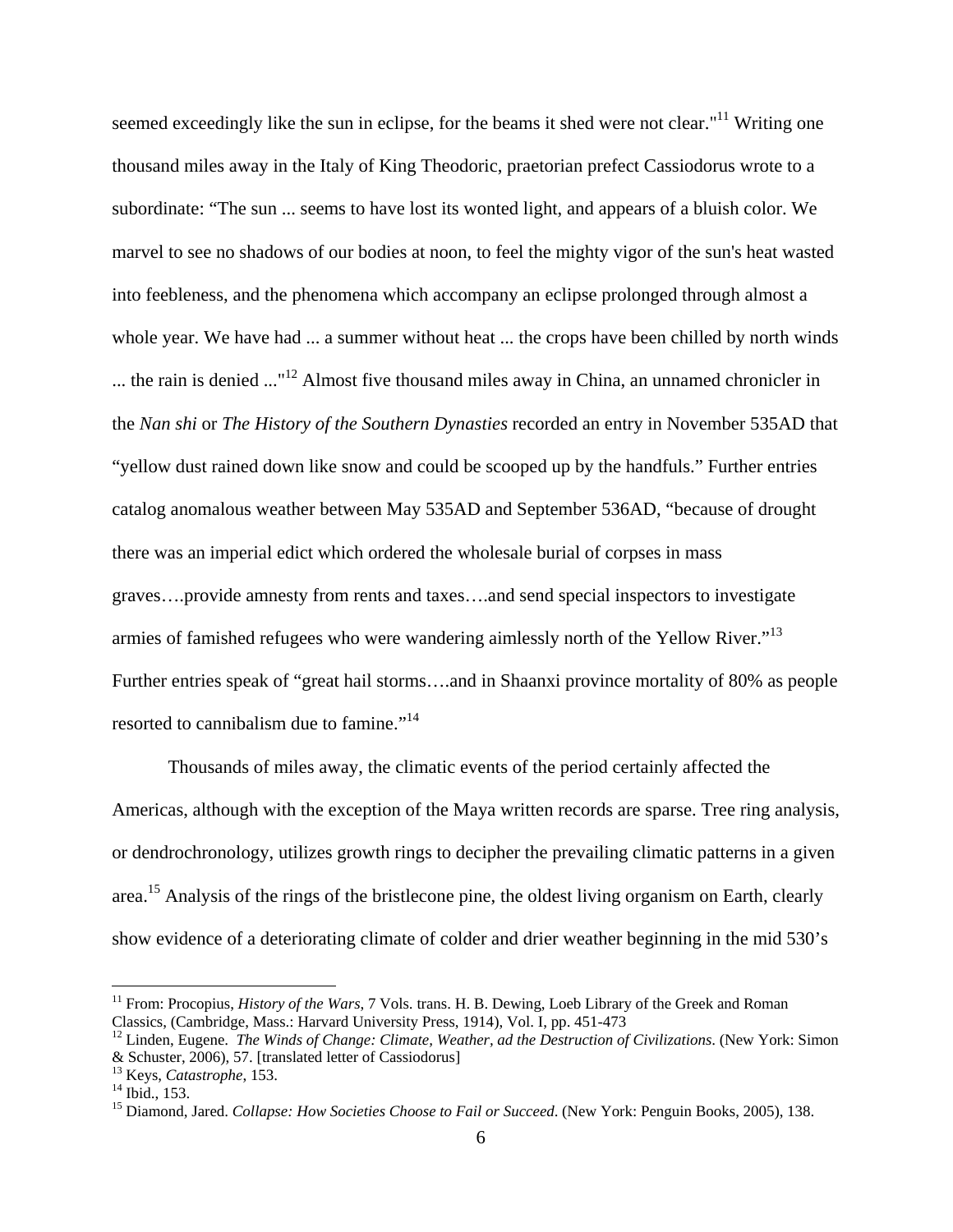and lasting approximately 20 years.<sup>16</sup> Further evidence of climatic cooling occurring in the mid sixth century in the Americas comes via ice core samples from Andean glaciers that reveal that the period was the driest in a 3300-year-long sequence.<sup>17</sup> Mayan ciphers from Tikal also speak of prolonged drought in the period corresponding to the mid sixth century. This fact is also corroborated by climatologists' analysis of the oxygen-18 isotope in mollusk shells which were extracted in sediment from dry lakes throughout Mesoamerica.<sup>18</sup> Elsewhere, the great trading kingdom of Marib (modern Yemen) began to depopulate due to chronic drought followed by massive flooding, which undermined its legendary dam several times during the mid to late 530's and led to widespread famine across the Arabian Peninsula.<sup>19</sup> The Arab poet, Matrud, as quoted by the ninth century Arab historian al-Tabari, chronicled a Meccan famine in the mid sixth century. Amr, the great grandfather of Muhammad, "broke bread for tharid (broth) for his people when the men of Mecca were drought-stricken and lean."20 Clearly there is a preponderance of physical and literary evidence pointing to a massive climatic shift worldwide in the mid 530's, with Eurasia being the likely locus. The obvious question is what kind of event could trigger worldwide climate fluctuations of the magnitude of the above-referenced accounts? Still another question, more germane to research concerning the immediate climatic antecedents of the Plague of Justinian is whether the chronological correlation between these anomalies and the plague represent de facto causation.

1

<sup>&</sup>lt;sup>16</sup> Keys, *Catastrophe*, 189.<br><sup>17</sup> Ibid.; 191

<sup>18</sup> Diamond, *Collapse*, 173.

<sup>&</sup>lt;sup>19</sup> Keys, *Catastrophe*, 63.<br><sup>20</sup> El Cheikh, Nadia Maria, *Byzantium as Viewed by the Arabs*, (Cambridge: Cambridge University Press, 2004), 8.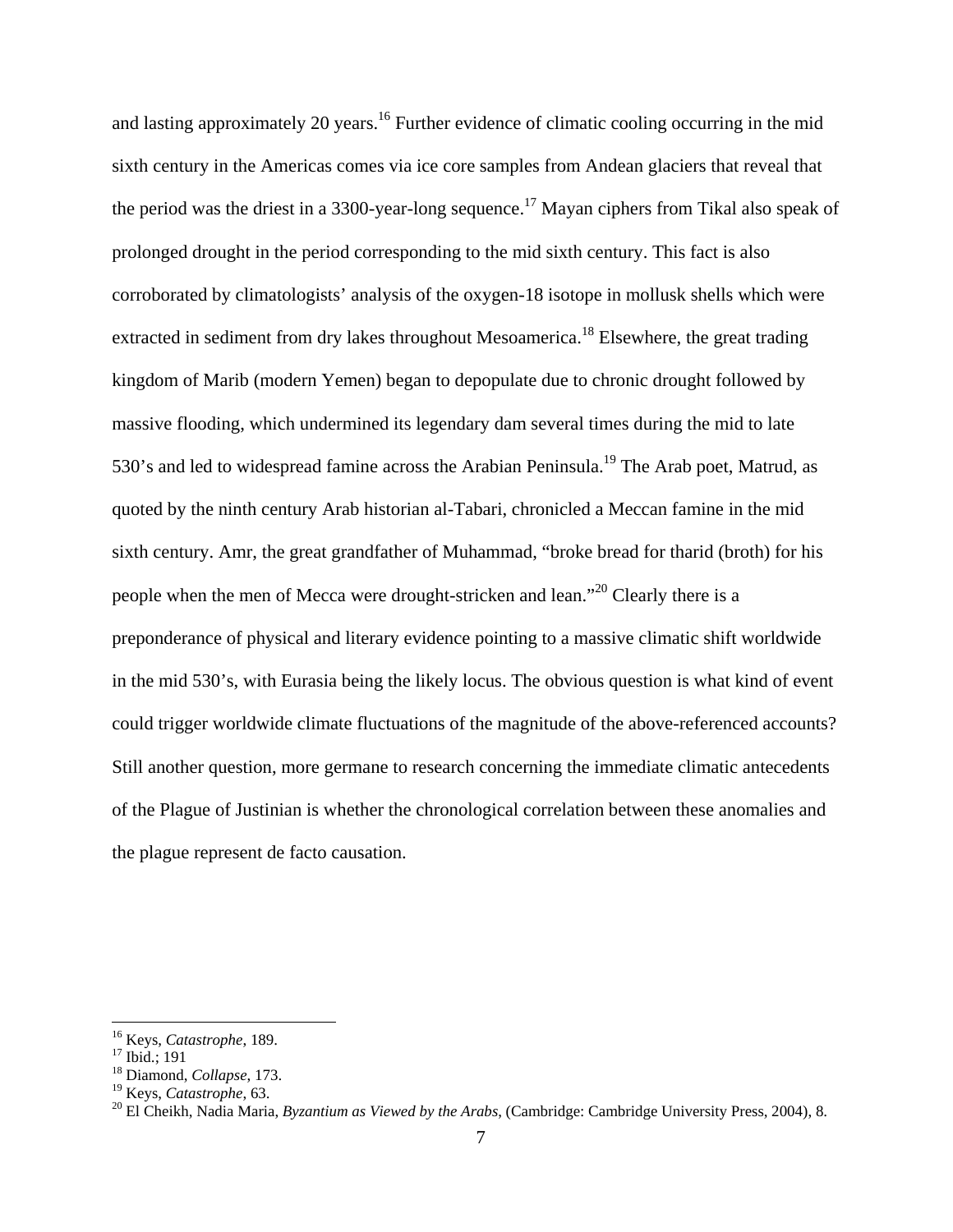#### **Probable Causes of Climate Event and Incidence of Justinian's Plague**

 What caused the great geophysical calamity of 535-536, as evidenced in tree-ring measurements, ice cores, sediment analysis, and human records of the period? There are three plausible explanations: a comet or asteroid impact, ocean current conveyer disruption, or a massive volcanic / super-volcanic event. The impact event popularized by dendrochronologist Mike Baillie has not been accepted by mainstream research scientists due to a couple of inconsistencies. First, a discernable impact crater dating from the period has never been found on land, even in the age of 3-D satellite imagery. Other compelling geological markers of an impact event such as an iridium layer dating from the period have never been found in the geological record. Even a deep ocean impact event would have left a tell-tale crater which would not have been eroded within fifteen hundred years. Additionally, literary and archaeological evidence show no record of the massive tidal wave an ocean impact would have produced.<sup>21</sup> The absence of an impact crater and other geologic indicators coupled with a lack of literary and archeological evidence of a resultant massive tsunami makes proof of an asteroid or comet collision hypothesis tenuous.

 Oceanic current disruption described and cited in a later section of this paper as a possible contributor to the Little Ice Age, is a known factor of sudden climate change. The engine of this global conveyer of ocean currents is the Gulf Stream current that brings warm water north from the tropics. At around  $40^{\circ}$  north – the latitude of Portugal and New York – the current divides. Some water heads southwards in a surface current while the rest continues north, leading to

<sup>21</sup> Keys, *Catastrophe,* 241-243.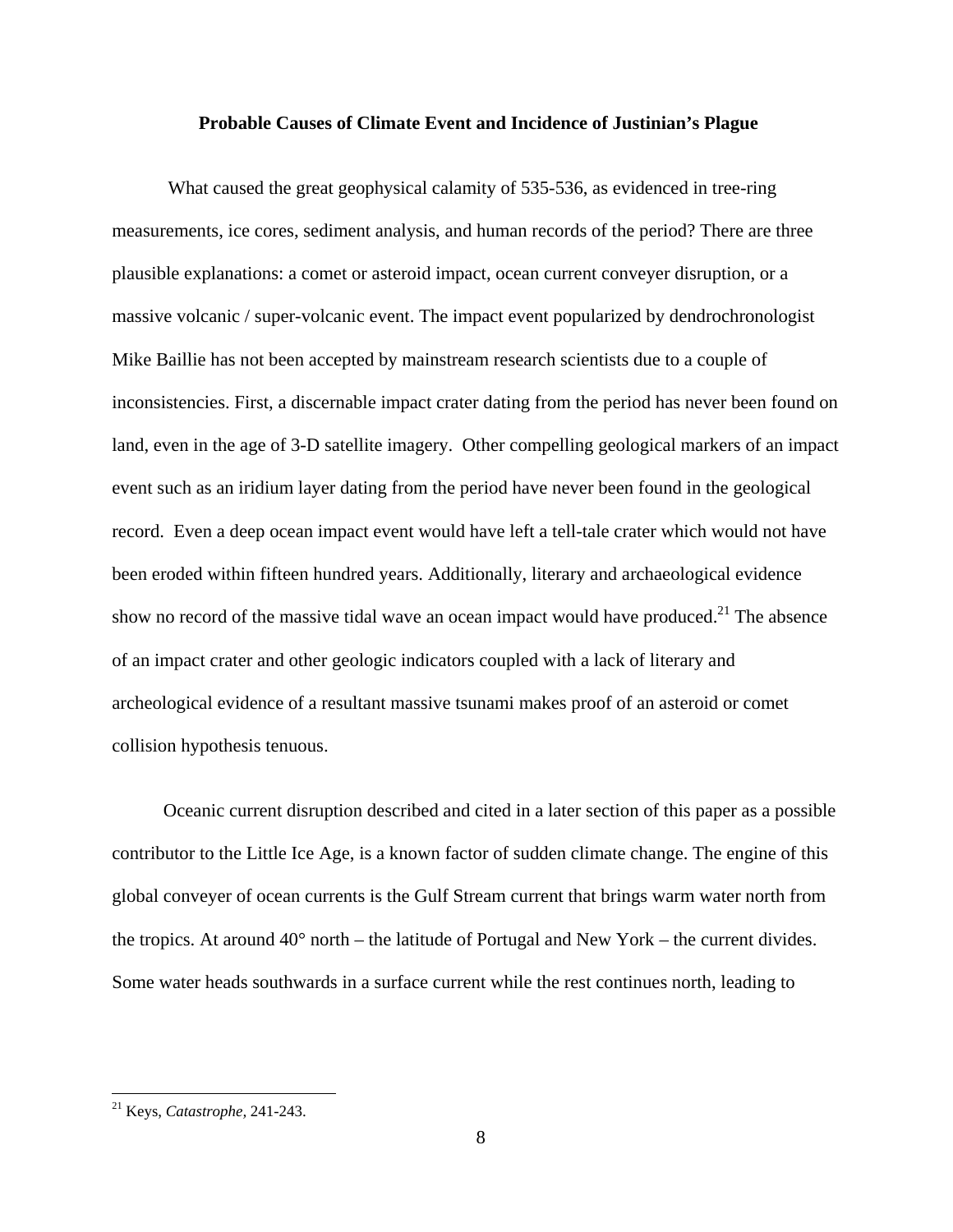warming winds that are known to raise European temperatures by  $5^{\circ}$ C to  $10^{\circ}$ C.<sup>22</sup> These winds are the result of an atmospheric tug-of-war, a phenomenon known as the North Atlantic Current Oscillation. This phenomenon is noted in detail below, but is not generally accepted as the culprit behind the climatic event of 535-536 for a variety of reasons. Current disruption can explain the cold weather, retarded tree growth, as well as droughts and floods. Current disruptions, however, fail to account for three crucial pieces of evidence from the period. First, current alone cannot explain the pervasive darkness of the sky or the bluish tint of the sun described by contemporary sources, including Cassiodorus and Procopius. Secondly, current fluctuations in the Atlantic can have global effects much like El Nino events in the Pacific, but the presence of falling ash cited in Chinese imperial court records seem to suggest an eruption event. Lastly, ice core samples record voluminous amounts of sulphuric acid from the period, corroborating the Chinese observations.

In light of these considerations, some scholars, most notably David Keys, favor volcanism as the cause of the climate anomalies that occurred in the mid sixth century. It is highly probable, however, that Keys relied heavily on the work of Yale historian Ellsworth Huntington, who hypothesized that massive volcanic eruptions in the Indonesian arc could possibly be responsible for worldwide climatic shifts and perhaps even disease occurrences. Although Marcus Linden clearly noted the correlation, Keys himself never cites Huntington's seminal 1919 work, *The Pulse of Asia: A Journey in Central Asia Illustrating the Geographic Basis of History*<sup>23</sup>. Although Huntington intuitively conjectured that volcanism was a major

<sup>&</sup>lt;sup>22</sup> Pearce, Fred. "Failing Ocean Current Raises Fears of a Mini Ice Age." <u>NewScientist.com.</u> November 30, 2005.<br>http://www.newscientist.com/article.ns?id=dn8398;

<sup>&</sup>lt;sup>23</sup> Linden, *The Winds of Change*, 61. [Keys drew inferences from earlier work by Yale historian, Ellsworth Huntington in his work *The Pulse of Asia: A Journey in Central Asia Illustrating the Geographic Basis of History* (Houghton Mifflin, 1919)]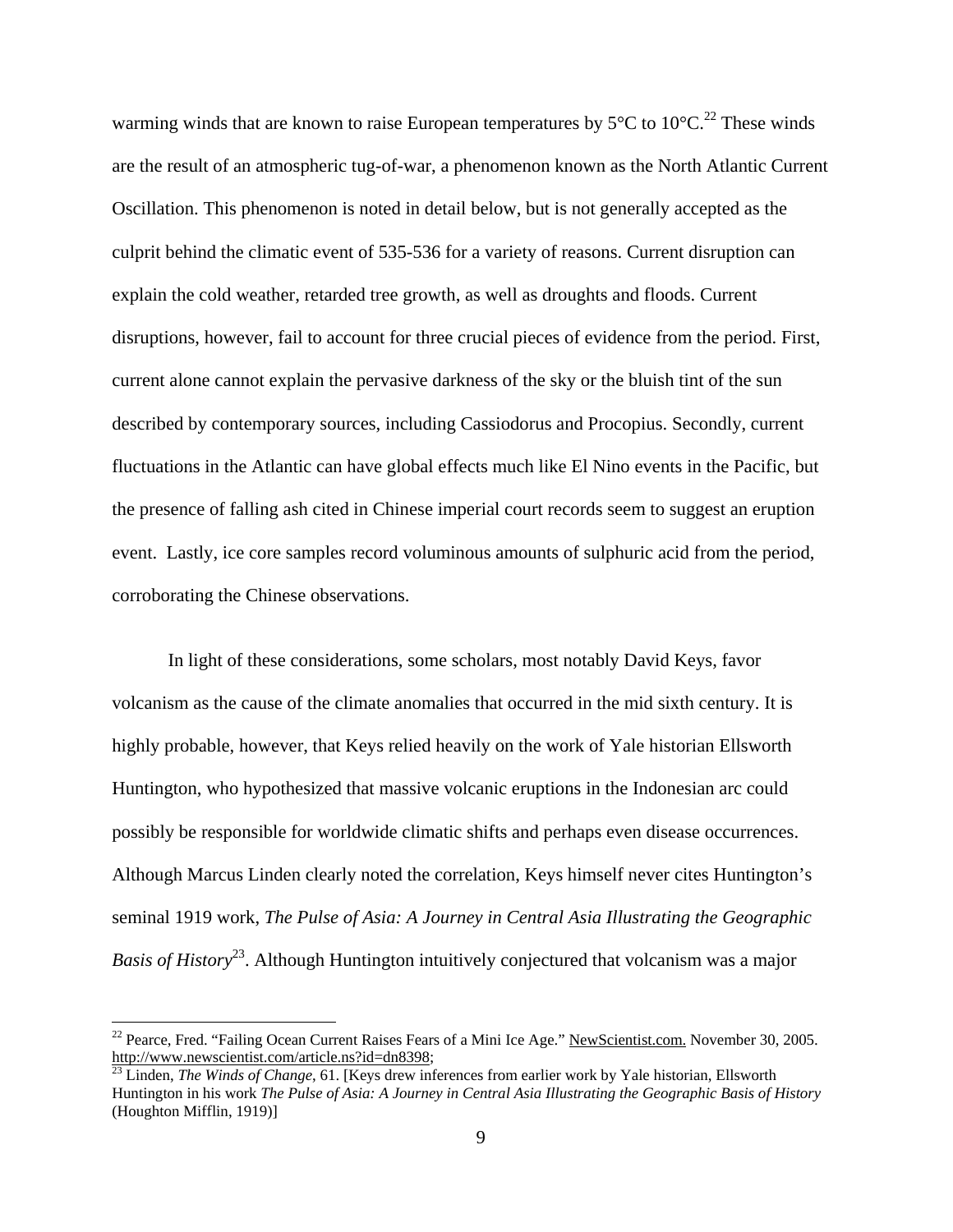climatic driver that has had tremendous effects on human history, the scientific technology to verify such claims was not available in his era. The most compelling scientific evidence for an eruption event involves the discovery of sulfuric acid of volcanic origin in ice cores from both the north and south poles within the strata associated with the ten year period from 535 to 545. This is important because for the ash fallout, or "dry fog" to be found on both poles, is indicative of an eruption in the tropics which further narrows the possible culprits.<sup>24</sup> The fact that sulphuric acid/snow deposition took place at least twice as long in Antarctica as in Greenland suggests that the eruption in question occurred in the southern rather than the northern tropics.<sup>25</sup> Dry fogs spawned by large volcanic eruptions cool the climate by partially blocking incident sunlight and perturbing atmospheric circulation patterns.<sup>26</sup> Although the effects of volcanic winter are wellknown, did volcanically-induced climatic cooling cause the widespread crop failures that preceded the pandemic and ultimately create conditions ideal for Justinian's Plague a full five years later? It is clear from the dendrochronological record and from contemporary sources that the temperature dropped, and without the full strength of the sun to heat and evaporate the oceans' surfaces, there would have been less moisture released into the atmosphere. As a result there would have been colder temperatures and progressively less rainfall worldwide resulting in drought and shortly thereafter, famine.

 Richard Stothers, a scientist with NASA's Goddard Institute for Space Studies, has spent decades reading ancient manuscripts in search of evidence linking volcanoes to sudden climate change. By comparing the dates of past eruption events with historical accounts of atmospheric phenomena, Stothers has found compelling evidence that large eruptions can significantly alter

<sup>&</sup>lt;sup>24</sup> Stothers, Richard. *Volcanic Dry Fogs, Climate Cooling, and Plague Pandemics in Europe and the Middle East.* October 20, 1998. NASA Climate Research Program. http://pubs.giss.nasa.gov/abstracts/1999/Stothers\_4.html 25 Keys, *Catastrophe*, 249. 26 Ibid.; 250.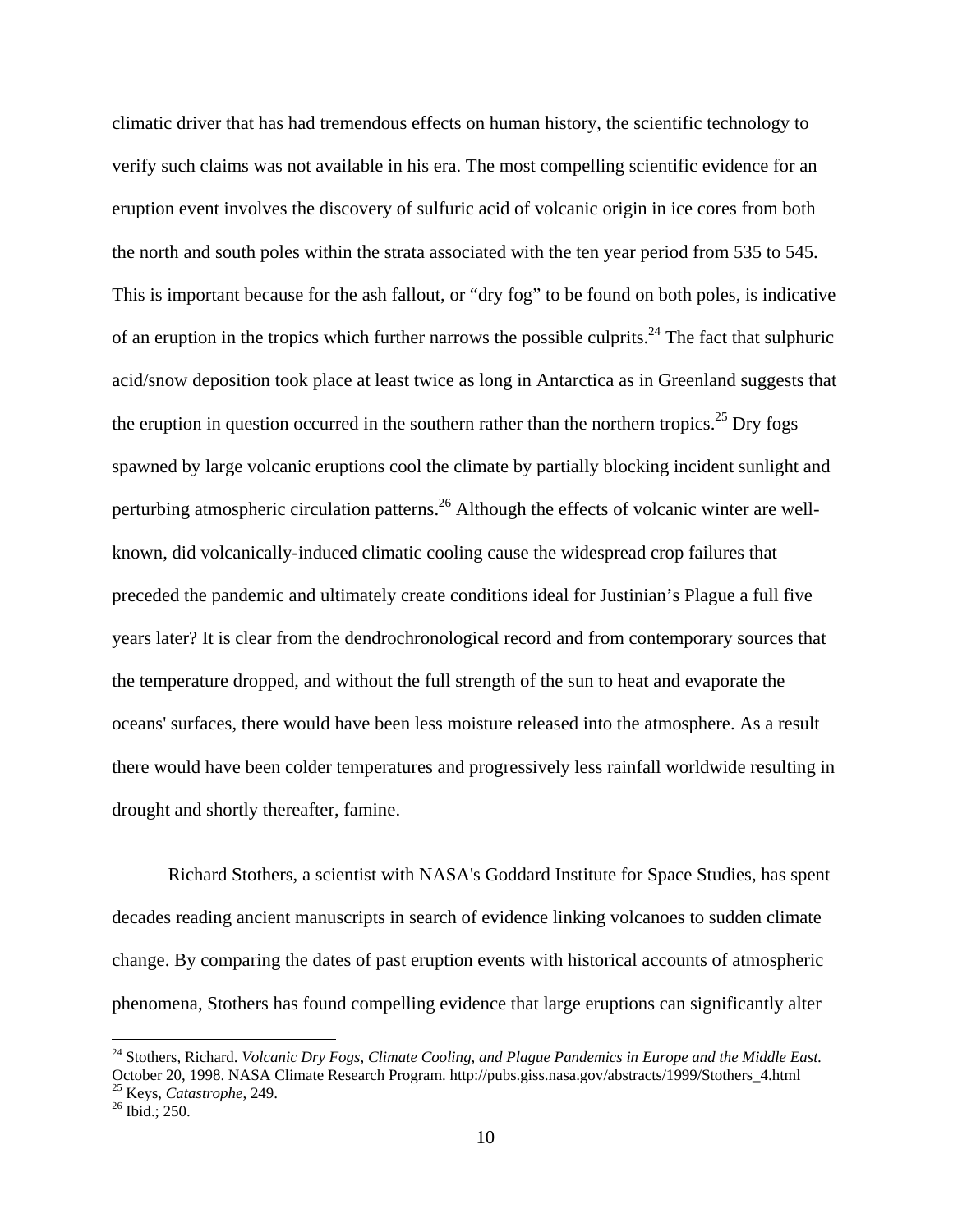global climate and can even cause crop failures and disease pandemics worldwide.<sup>27</sup> Strothers observes,

Bitterly cold winters followed the great Mediterranean dry fogs and famine became locally widespread, aggravated or caused by poor harvests following the chilly, rain-deprived summers that accompanied the dry fogs. Severe famine can lead to disease in both animals and humans due to lowered body resistance, creating a feedback loop that virtually ceases the agricultural output of food producers. It is this scenario that causes the association of famine with the great pandemics, especially in those regions with endemic plague, such as central Asia and northeastern Africa.<sup>28</sup>

Since known reservoirs of plague occur in northeastern Africa, then a certain measure of validity must be given to Procopius' account of the origins of the first pandemic. He states "It started from the Egyptians who dwell in Pelusium. Then it divided and moved in one direction towards Alexandria and the rest of Egypt, and in the other direction it came to Palestine on the borders of Egypt; and from there it spread over the whole world, always moving forward and traveling at times favorable to it."<sup>29</sup>

 It should be expected that a large tropical eruption in 535 would yield unseasonable weather and that crop failures and resultant famines would naturally occur after some lag time, so it is not surprising that the first instance of the plague in Lower Egypt occurred five years after a volcanic event darkened the sky. Due to the fact that the primary vectors of the plague bacillus are *Rattus rattus* and *Xenopsylla cheopis,* the plague followed a favorable proliferation route along military and commercial trade routes that had been heavily utilized for five centuries.<sup>30</sup> The speed at which the plague spread along such routes would have been astonishing. Given that

<u>.</u>

<sup>&</sup>lt;sup>27</sup> "The Volcano and Climate Model" Earth Bulletins. April 2007. The American Museum of Natural History Accessed via <http://earthbulletin.amnh.org/D/3/2/

<sup>28</sup> Stothers, Richard. *Volcanic Dry Fogs, Climate Cooling, and Plague Pandemics in Europe and the Middle East.*. http://pubs.giss.nasa.gov/abstracts/1999/Stothers 4.html <sup>29</sup> From: Procopius, *History of the Wars*, 7 Vols. trans. H. B. Dewing, Loeb Library of the Greek and Roman

Classics, (Cambridge, Mass.: Harvard University Press, 1914), Vol. I, 451-473 30 Ibid.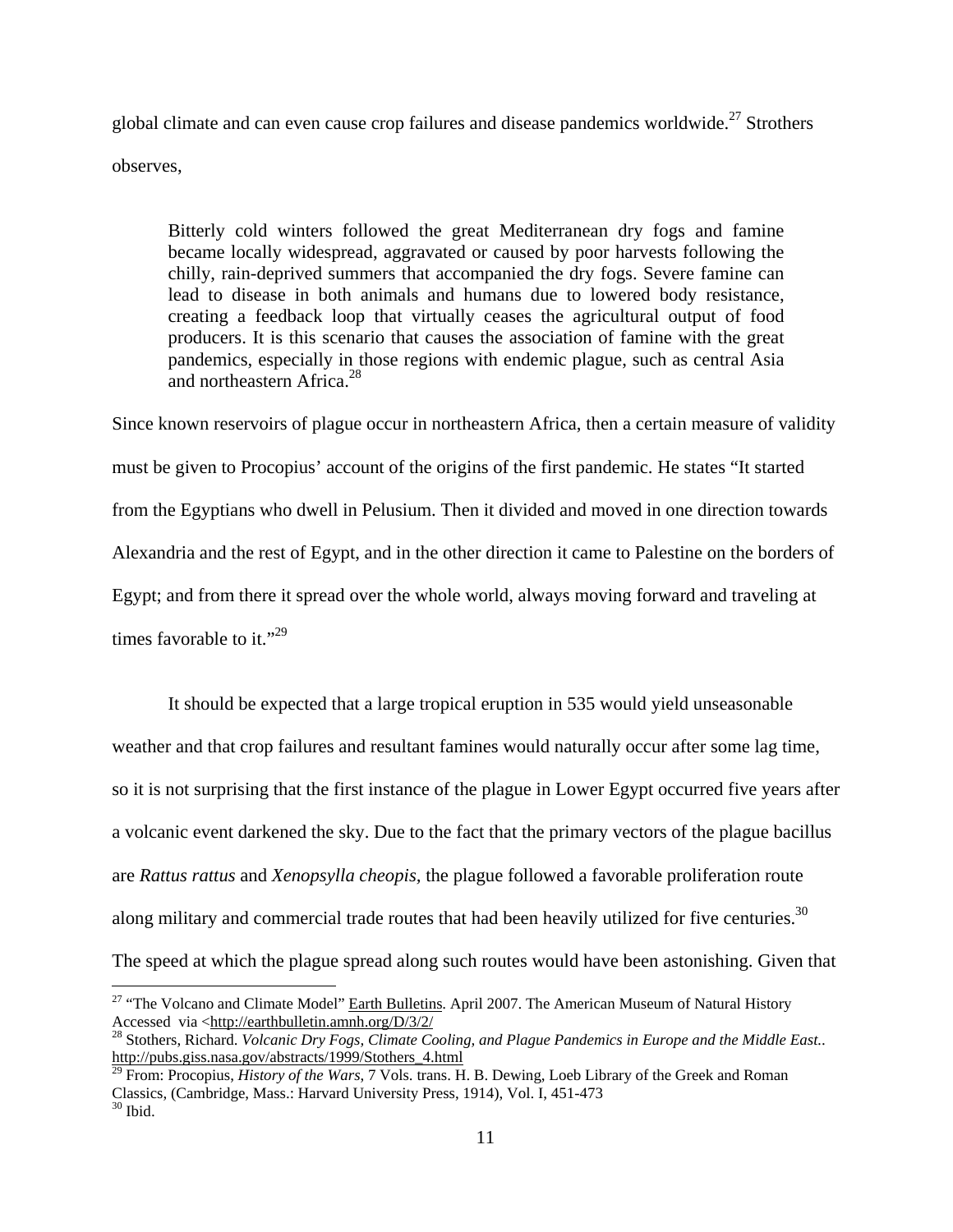Egypt had been wracked with famine for five years, the plague spread like wild fire through a weakened populace. Most ships that left Egypt, the breadbasket of the late Roman Empire, were exporting grain to the world's largest and most powerful city at that time, Constantinople.<sup>31</sup> It was just a few weeks until opportunistic rats and their ravenous parasitic fleas in their billions would set sail to decimate the known world.

 There is strong physical evidence of climate disaster brought on by the "dry fog" volcanic winter effect usually associated with volcanism or more rarely cosmic impact events. The period of 535-536 saw unseasonably cold temperatures resulting from the sun being effectively blotted out and plant life experienced stunted growth as evidenced from tree rings analysis. According to tree ring research presented in 2001 by dendrochronologist Markus Lindholm, the "most dramatic shift in growing conditions, from favorable to unfavorable, between two years, took place between A.D. 535-536" in Europe and Africa. Lindholm's findings were corroborated by Mike Baillie, who utilized trees encased in peat bogs, stated "It was a catastrophic environmental downturn that shows up in trees all over the world. Temperatures dropped enough to hinder the growth of trees as widely dispersed as northern Europe, Siberia, western North America, and southern South America."<sup>32</sup>

There is no supporting evidence for an impact-related event, leaving the assumption by Keys (vis-à-vis Huntington), Linden, Stothers, and others of a volcanic eruption as the strongest

<sup>&</sup>lt;sup>31</sup> Little, Lester. *Plague and the End of Antiquity: The Pandemic of 541-750* (Cambridge: Cambridge University Press, 2007), 3.

<sup>&</sup>lt;sup>31</sup> Markus Lindholm, et al. "Interannual and decade scale changes in northern Fennoscandian midsummer temperatures since 5500 B.C. extracted from the supra-long ring-width chronology of Scots pine" {Abstract} 23 July 2001. http://www.wsl.ch/forest/dendro2001/abstracts/abs110.ehtml [cited by William Sutherland "Days of Darkness (AD 535-AD 546)" Accessed via < http://ezinearticles.com/?Days-of-Darkness-(AD-535-AD- $\frac{546}{32}$  (AD 535)<br> $\frac{546}{32}$ 

<sup>32</sup> Sutherand, William. "Days of Darkness (AD 535-AD 546)". May 21, 2006. http://ezinearticles.com/?Days-of-Darkness-(AD-535-AD-546)&id=202540. [Sutherland cited Baille, "Catastrophic event preceded Dark Ages – scientist" Reuters. September 8, 2000. http://www.freerepublic.com/forum/a39b91ca42b27.htm]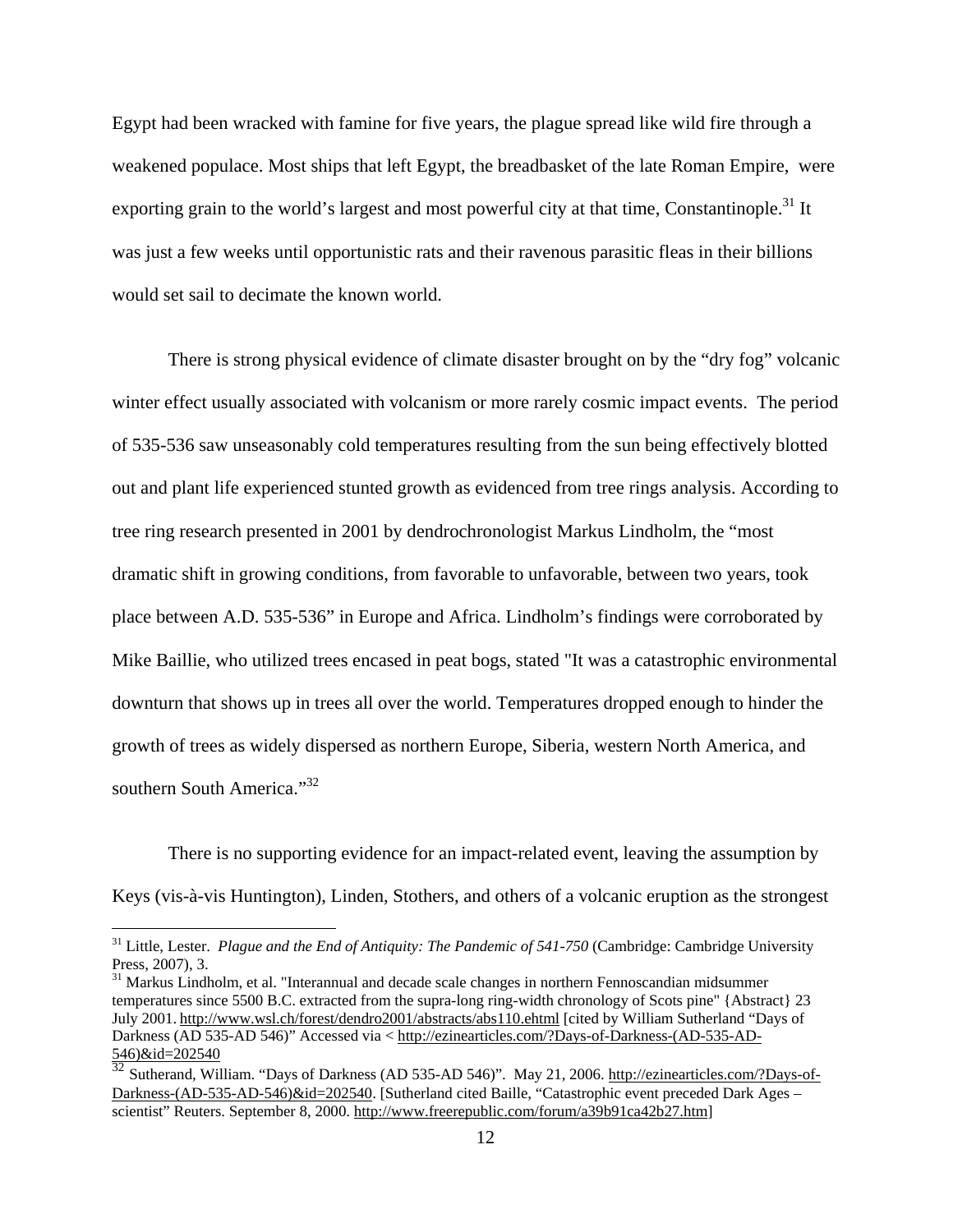probable candidate. The case for eruption related climate change is validated nicely by the ubiquity of sulphuric acid in ice cores sampled in Greenland, Antarctica, and even in the Andes. The prevalence of volcanic materials within ice cores worldwide points to an eruption in the tropical zone, most probably in the Indonesian arc. The eruption affected both hemispheres and brought about several decades of disrupted climate patterns, most notably colder and drier weather in Europe and Asia, where descriptions of months with diminished sun light, persistent cold and anomalous summer snow falls are recorded in  $6<sup>th</sup>$ -century written accounts. The literary records also speak of massive floods in Africa and Arabia, ash fallout in China, and famine world-wide resulting from the inability to sustain crop yields in the face of unfavorable weather.<sup>33</sup>

Ultimately, the cold rainy weather, or more probably droughts followed by such weather, brought about a population explosion among endemic Yersinia carriers such as the African gerbil. These rodents were forced out from their normally enclosed ecosystem in northeastern Africa in an effort to feed their ever-increasing numbers. This brought them into contact with the *Rattus rattus*, a rodent that has evolved into an almost symbiotic relationship with human beings. The parasitic hitchhiker, *Xenopsylla cheopis,* unable to feed itself due to the *Yersinia pestis* bacillus, jumped desperately from rat to human at a frenetic pace. Procopius' account of the outbreak originating at Peluseum provides the final clue to the transmission lines upon which Justinian's plague took; traveling along well established military and trading routes. Peluseum lies within a few hundred miles from the natural range of the plague-carrying African gerbil, so the five years of elapsed time between the probable eruption in Indonesia, resultant climatic

<u>.</u>

<sup>33</sup> Ruddiman, *Plows, Plagues, and Petroleum*, 139.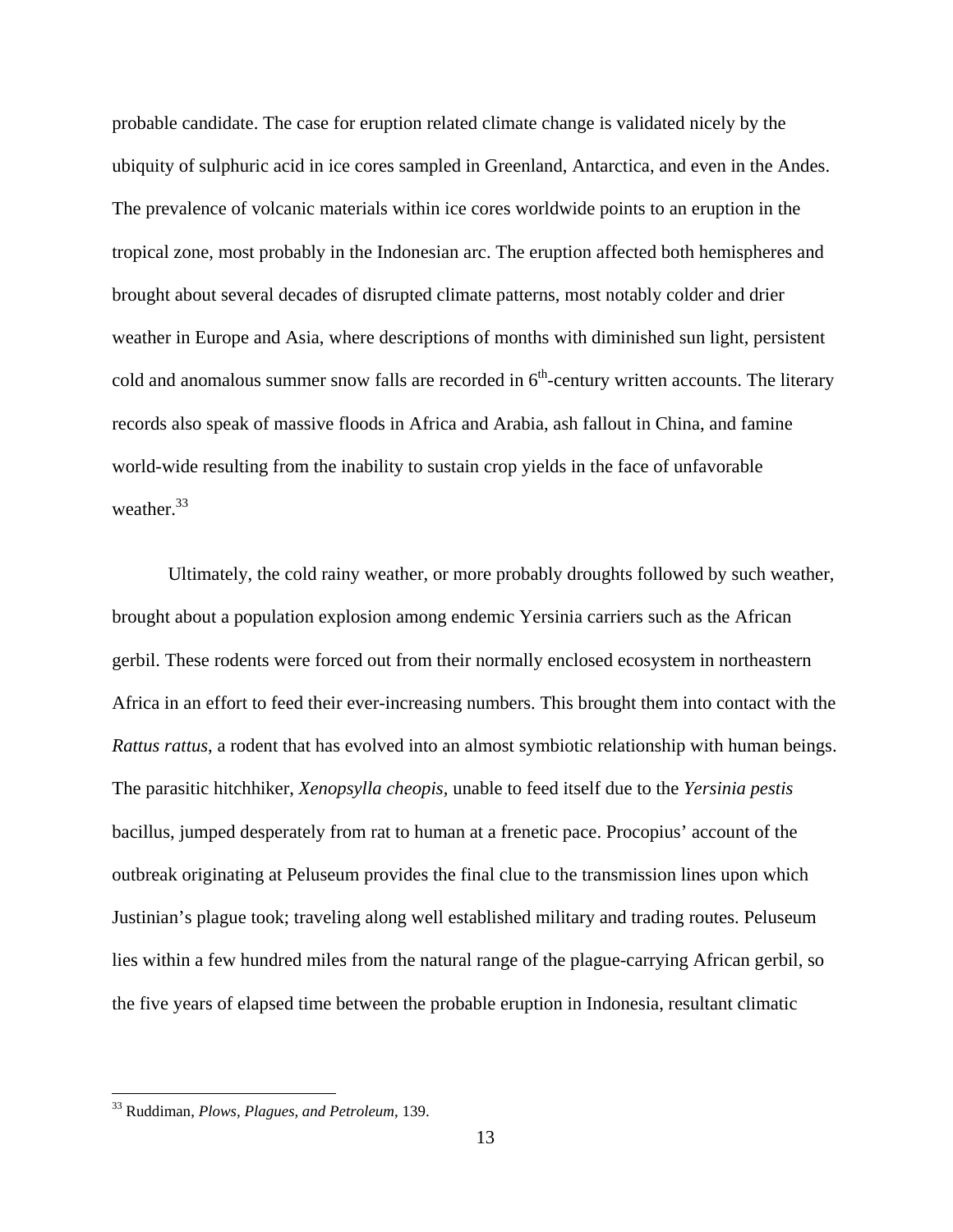vissicitudes, and the ultimate outbreak of the plague seem reasonable considering the events and the logistics involved.

# **The Disappearance of the Plague – The Medieval Warm Period**

 In a total of 210 years spanning 541-750, there were about eighteen recorded outbreaks of the plague, ranging from Ireland to Persia and Scandinavia to southern Africa. The plague probably visited China and Southeast Asia as well, although surviving sources from these areas are virtually non-existent.<sup>34</sup> Around 750 the plague suddenly disappears from literature of the period and so we are led to believe that it probably retreated to its endemic reservoirs in Asia and Africa.<sup>35</sup> The factors behind the plague's disappearance are a mystery to historians as well as scientists. Did a series of events similar to the incipient pathogenesis of the plague occur to hasten its demise? Previously presented literary and physical evidence make the case for volcanism being directly responsible for the climate anomalies of 535-536 that created conditions ideal for the Justinian's Plague pandemic. Therefore, if climate created optimal conditions for the plague then it is reasonable to assume that climatic conditions less favorable to plague transmission and proliferation probably halted its spread.

 The disappearance of Justinian's plague coincides with an epoch known as the Medieval Warm Period (MWP). This was a time of unusually warm climate in Eurasia lasting from about 800 until 1300 A.D., and roughly correlates with a time of high solar activity called the Medieval Maximum.<sup>36</sup> Although the relationship between solar activity and abrupt climate change is not well understood, a strong correlation seems to exist between major climate shifts and carbon-14

<sup>&</sup>lt;sup>34</sup> Little, *Plague and the End of Antiquity*, 116-119.<br><sup>35</sup> Linden, *The Winds of Change*, 60.

<sup>&</sup>lt;sup>36</sup> Fagan, Brian. *The Little Ice Age: How Climate Made History*. (New York: Basic Books, 2000), 47.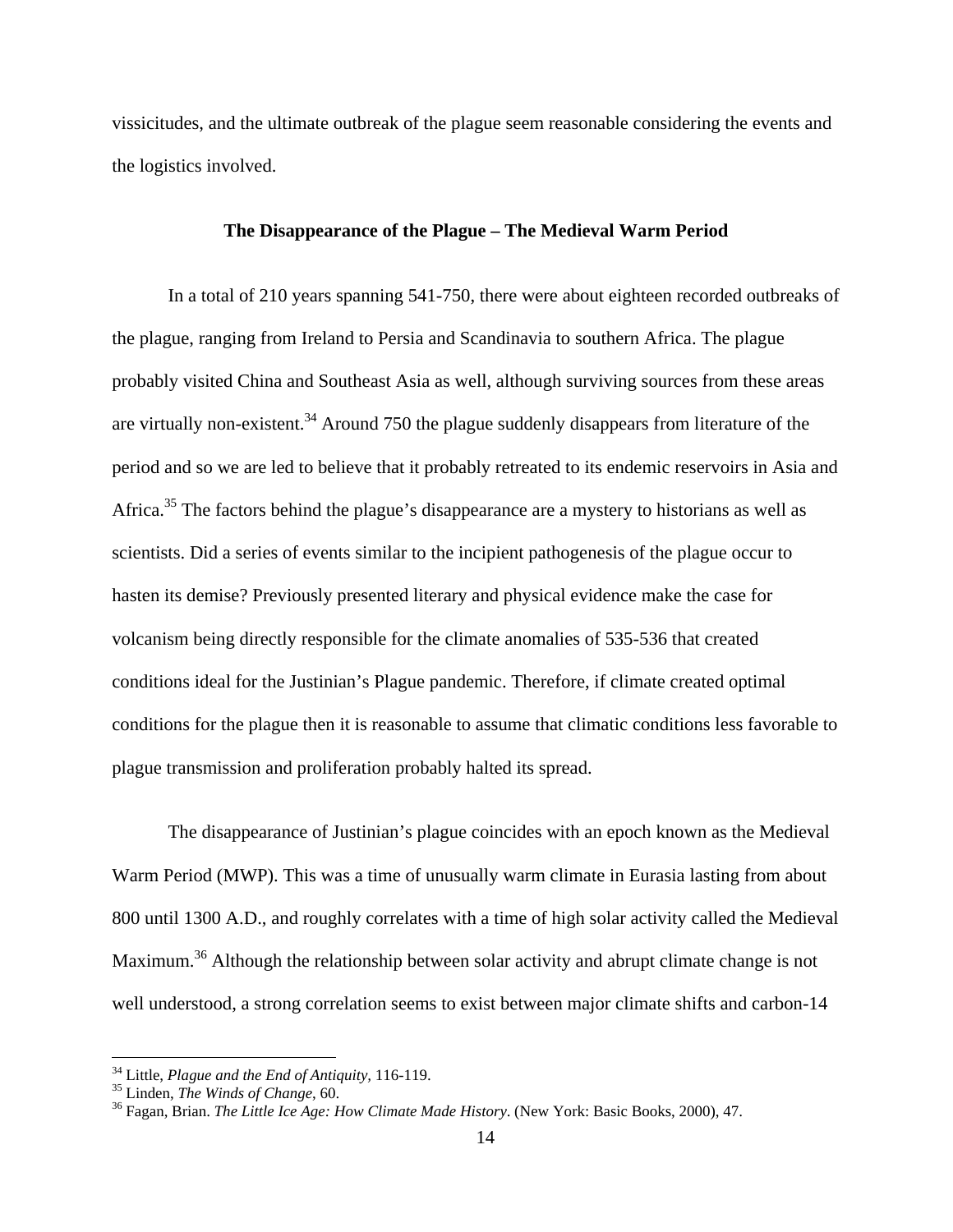levels within tree rings, perhaps indicating long-term changes in solar radiation may have profound effects on terrestrial climate.<sup>37</sup>Climatic reconstruction of this era from climate proxies such as tree ring samples, atmospheric  $CO<sub>2</sub>$  contained within ice cores, and even coral isotopes indicate surface temperatures that averaged 1-2 degrees centigrade higher than today.38Additional anecdotal evidence is inferred from accounts of grapes growing in England, the founding of the Norse settlement of Greenland due to an ice-free North Atlantic, as well as higher tree lines witnessed in the Alps.<sup>39</sup> It is highly probable that given the previously mentioned correlation between cool wet weather and incidence of *Yersinia pestis* contagion during 541-750 outbreaks that the MWP was a major contributing factor in the disappearance of Justinian's plague. Other contributing factors mentioned by William McNeil include endemic or acquired biological immunity and a smaller population that had become more rural than urban in nature after the initial waves of the plague had passed.<sup>40</sup> Whatever the causes, Justinian's Plague would be the last recorded bubonic plague pandemic for nearly six centuries, although small, localized outbreaks after 750 are recorded in the coastal provinces of China.<sup>41</sup> The next wave of bubonic plague, The Black Death, so named for hallmark black skin resulting from the septicimic form of bubonic plague, would come from an Asian, not African bacillus reservoir and travel with the conquering Mongol hordes across Eurasia. Were climatic fluctuations again responsible for the swiftness by which *Yersinia Pestis* proliferated out from its natural loci to decimate the world of humanity once again?

<sup>37</sup> Fagan, Brian. *The Long Summer: How Climate Changed Civilization*. (New York: Basic Books, 2004), 198. <sup>38</sup> Houghton, J. T. et al, (eds) 2001, *Climate Change 2001: The Scientific Basis*, Intergovernmental Panel on

Climate Change (IPCC), Cambridge University Press, Cambridge, UK. www.grida.no/climate/ipcc\_tar/wg1/070.htm 39 Fagan, *The Long Summer*, 247. & Diamond, *Collapse*, 181. 40 McNeil, *Plagues and People*, 142-144. 41 Ibid., 150-151.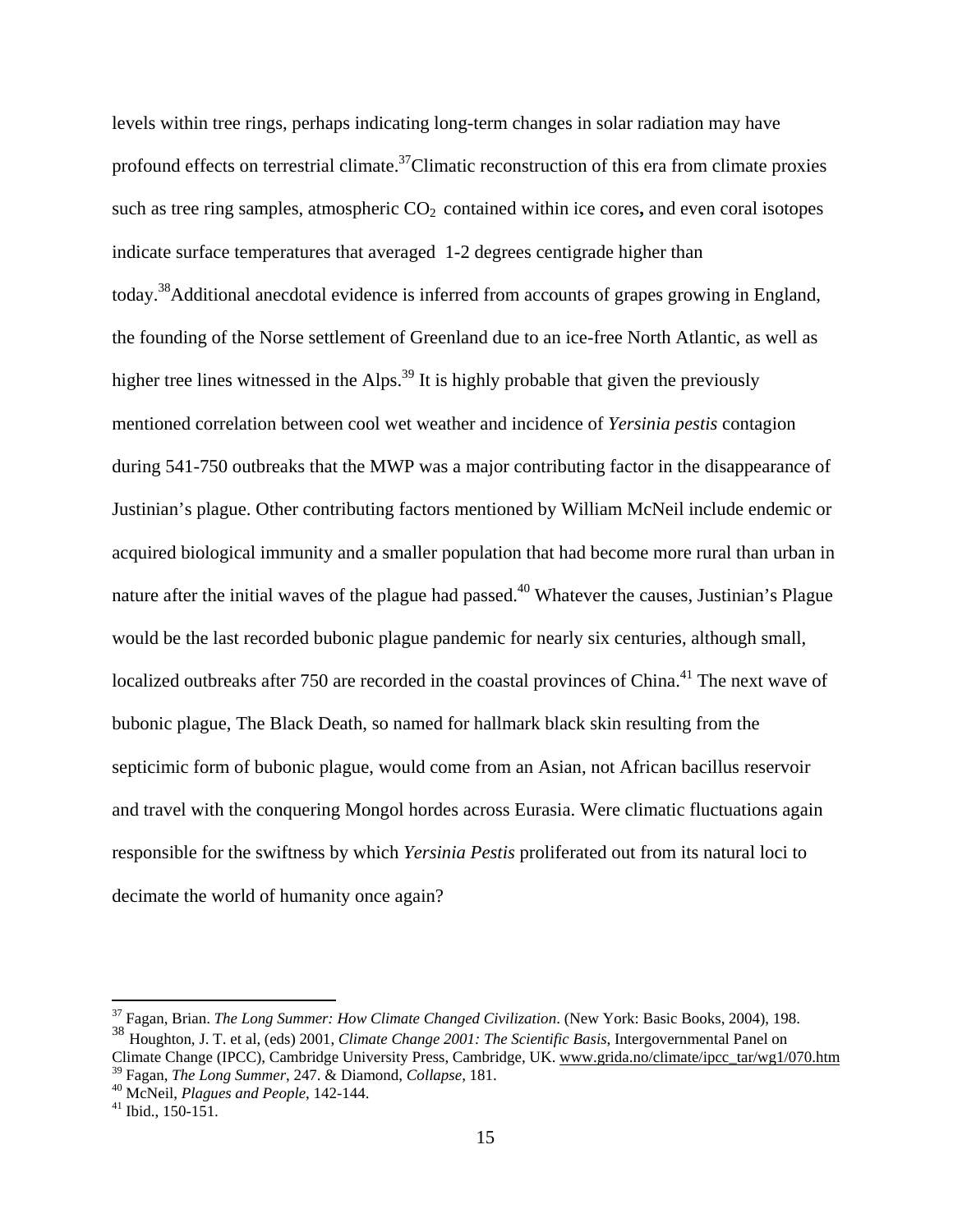# **The Little Ice Age**

 The Little Ice Age (LIA) was a period of climatic cooling that occurred after five centuries of the Medieval Warm Period. Climatologists and historians find it difficult to agree on either the start or end dates of this period, but many researchers generally regard the LIA as spanning from the late 13th to 17th centuries.<sup>42</sup>It was initially believed that the LIA was a global phenomenon, although it is now less clear if this is true. The Intergovermental Panel on Climate Change (IPCC) describes the LIA as a modest cooling of the Northern Hemisphere during this period of approximately 1°C, and says current evidence does not support globally synchronous periods of anomalous cold over this timeframe associated with it.<sup>43</sup> The IPCC utilized a myriad of proxies, or geophysical evidence, worldwide to deduce this finding, yet more localized proxies can be utilized to draw inferences of anomalous climate shifts that occured in particular areas of interest; in this case Eurasia. Physical evidence of LIA-induced climate changes in Eurasia is crucial to understanding any link between such changes and the incidence of the Black Death of 1347. In order to extrapolate the prevailing climate of the LIA, climatologists and historians utilize ice core samples, tree ring and botanical data, as well as contemporary accounts contained within crop records, literature, and art.

<sup>42</sup> Lamb, H.H. *Climate. History, and the Modern World.* (London: Routledge, 1995),195.

<sup>43</sup>Houghton, J. T. et al, (eds) 2001, *Climate Change 2001: The Scientific Basis*, Intergovernmental Panel on Climate Change (IPCC), Cambridge University Press, Cambridge, UK. www.grida.no/climate/ipcc\_tar/wg1/070.htm;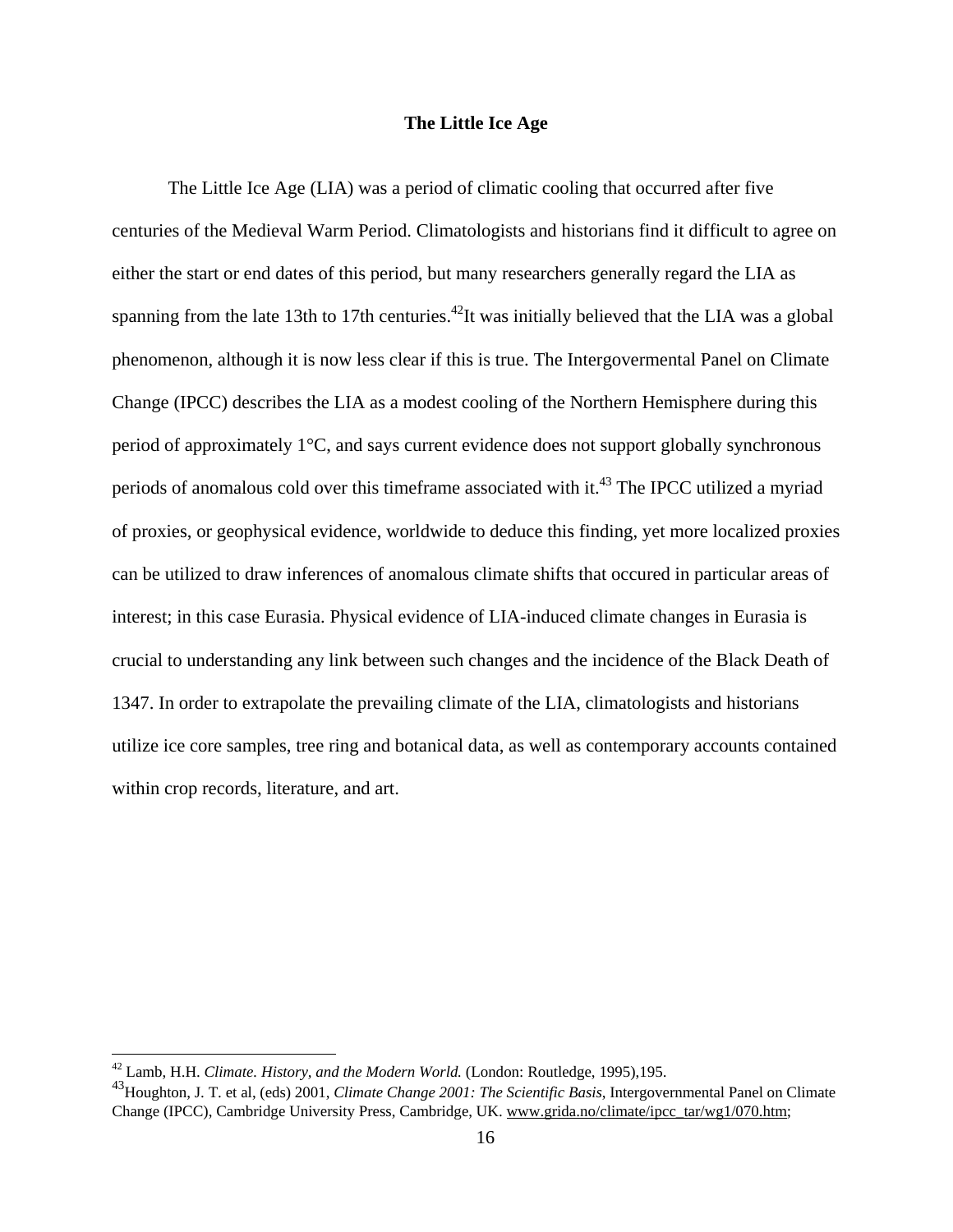## **The Evidence**

Data from the Greenland ice core GISP-2, which is extracted by measuring the ratio of  $O^{18}$  vs.  $O^{16}$  (oxygen) isotopes that indicates the temperature of the snow at the time it was formed, was used to quantify the ambient temperatures of the period.<sup>44</sup> This ice core and others like it from glaciers in the Himalayas, Alps, and Scandinavia concur that the period 1308-1362 saw the coolest temperatures on record for the previous one thousand years.<sup>45</sup> These dates are corroborated by cores retrieved from glacial peat deposits at the northeastern edge of the Qinghai-Tibetan Plateau of China. On the basis of power spectrum analyses of  $O^{18}$  variations, the researchers further concluded that the "main driving force" of the changing climate that produced the Little Ice Age's three ultra-cold episodes, including the circa 1308-1362 span, was obtained "from solar activities."<sup>46</sup> A study in Russia developed a proxy temperature record based on treering data obtained from the cores of 118 ice-encased trees that grew near the upper timberline in Siberia over the period 212 BC to AD 1996. This record agreed well with air temperature variations reconstructed from Greenland and Himalayan ice core data, suggesting to them that "the tree ring chronology of [the Siberian] region can be used to analyze both regional peculiarities as well as temperature variations in the Northern Hemisphere."47 Further botanical evidence suggesting a climatic shift to a colder time in the  $14<sup>th</sup>$  century comes from the Alps where the tree line fell by 70 to 300 meters. This observation is supported by the remains of peat deposits and forests at higher elevations than they presently occur. A similar 100-200 meter

1

<sup>44</sup> Fagan *The Little Ice Age: How Climate Made History*. (New York: Basic Books, 2005), 66. 45 Ibid., 66-67.

<sup>&</sup>lt;sup>46</sup> Xu, H., et al. 2002. "Temperature variations in the past 6000 years inferred from  $O^{18}$  of peat cellulose from Hongyuan, China." *Chinese Science Bulletin* **47**: 1578-1584.

http://www.friendsofscience.org/documents/Solar%20Effects.html

 $^{47}$  Naurzbaev, M.M. and Vaganov, E.A. 2000. "Variation of early summer and annual temperature in east Taymir and Putoran (Siberia) over the last two millennia inferred from tree rings." *Journal of Geophysical Research* **105**: 7317-7326. http://www.co2science.org/scripts/CO2ScienceB2C/subject/l/summaries/liarussia.jsp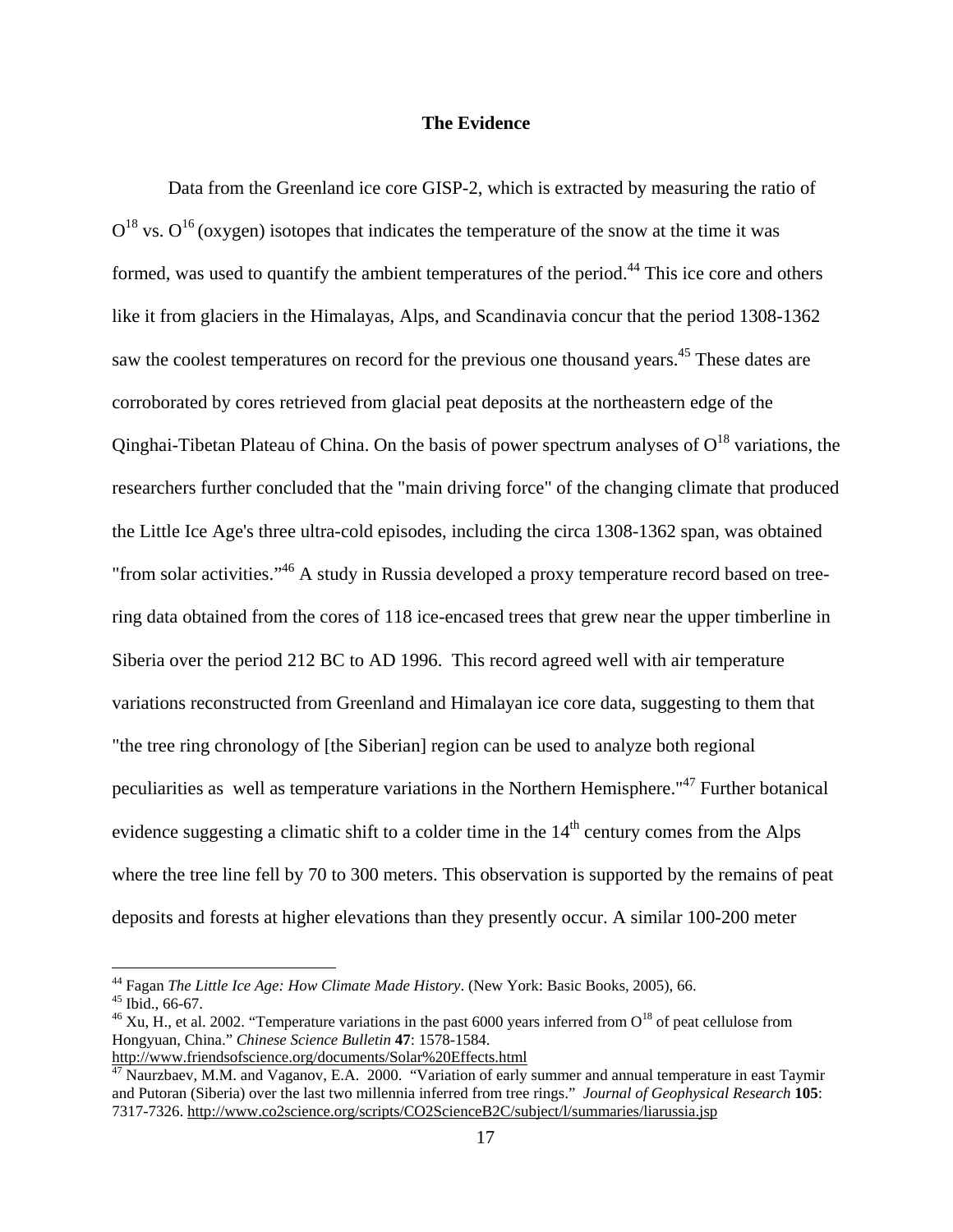lowing of the tree line also occurred in Northern Germany.<sup>48</sup> It is apparent from the physical evidence gathered from every corner of Eurasia that the LIA affected at all of the areas later affected by the plague. Further evidence for the climatic change that heralded the start of the LIA can be found in historical records as well.

One such example is the Norse settlements Greenland and Iceland. In northern Greenland, there is archeological evidence of large Inuit villages that were developed for whaling and fishing. These Inuit settlements eventually were forced south around the start of the Little Ice Age until they came in contact with Viking colonies in southern Greenland. Conflict occurred over resources, and the Viking colonies eventually died out in the early  $15<sup>th</sup>$  century, a fact attested to by contemporary ecclesiastical writings and the memoirs of the Vikings that later found the settlements abandoned.<sup>49</sup> Botanical evidence from the excavation of Viking colony sites in Greenland has shown the presence of grain pollen, which implies cultivation of this crop. Historical records predating the Little Ice Age also suggest that grain was grown in both Greenland and Iceland, an occupation not attempted again in this region until the present century<sup>50</sup> In Iceland, grain growing was given up in the 14th century, and in the late  $15<sup>th</sup>$  century sea ice completely surrounded Iceland except for one port. Even from the highest mountains, it was difficult to spot open water. This resulted in the island getting its present name and is further evidence of the dramatic climate changes that were taking place at this time.<sup>51</sup>

 Further historical evidence of the Little Ice Age comes from agricultural records, specifically viticulture. Emmanuel le Roy Ladurie notes that there were many "bad years" for

<sup>48</sup> Lamb, *Climate, History, and the Modern World*, 436.

<sup>49</sup> Ibid., 248.

 $50$  Ibid., 257.

<sup>51</sup> Diamond, *Collapse*, 204.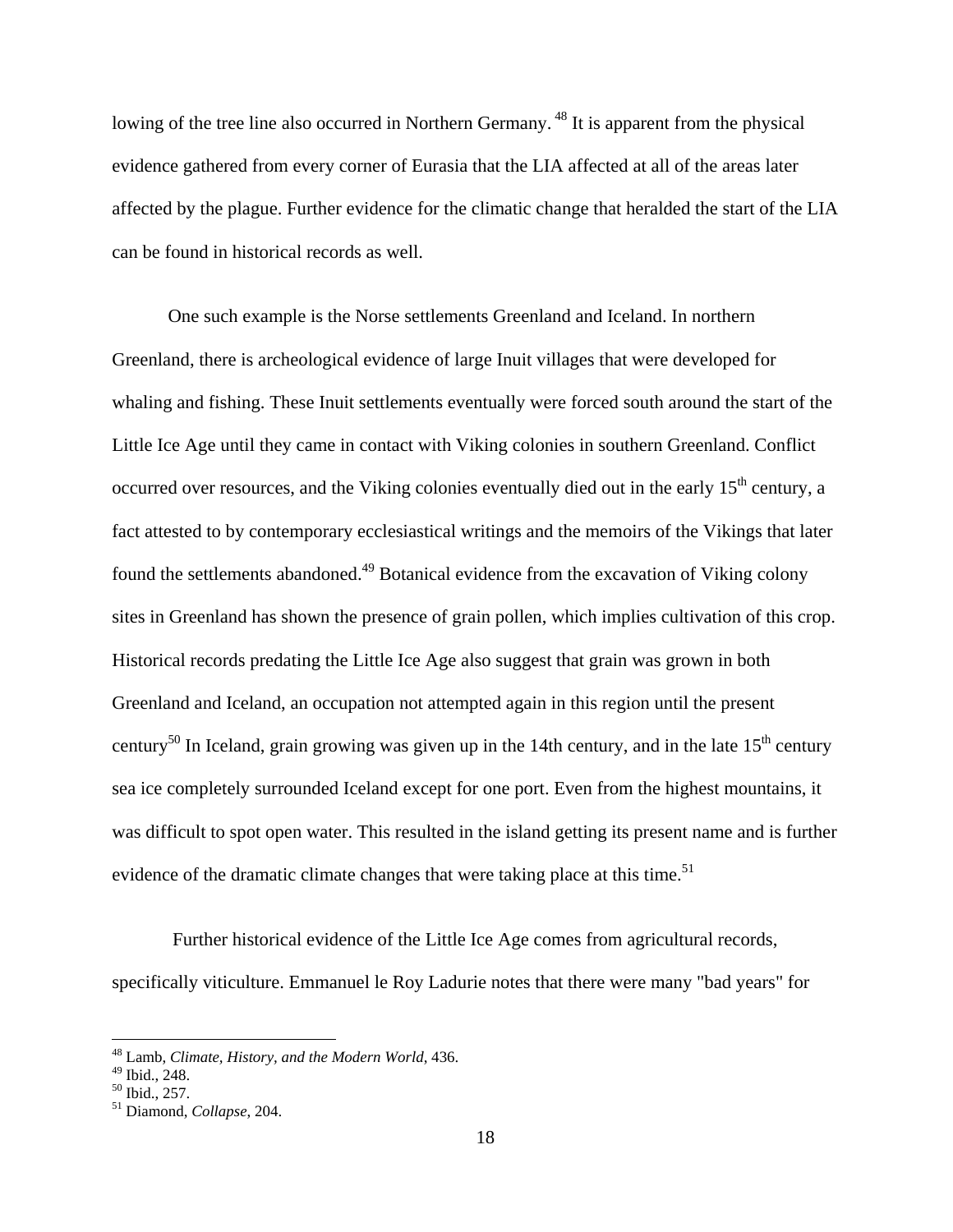wine during the LIA in France and surrounding countries due to very late harvests and very wet summers. Grapes were also grown in northern Germany at that time, an area which today cannot sustain commercial vineyards.<sup>52</sup> The cultivation of grapes was extensive throughout the southern portion of England from about 1100-1300. This area is about 400 miles farther north than the areas in France and Germany were viniculture is now practiced. At the time of the compilation of the *Domesday Book* by William the Conqueror in the late eleventh century, vineyards were recorded in 46 places in southern England, from East Anglia through to modern-day Somerset. In fact, Lamb suggests that during that period the amount of wine produced in England was substantial enough to provide significant economic competition with the producers in France. With the coming cooler climate in the 1400's, temperatures became too cold for grape production and the vineyards in southern England gradually declined. German wine production also declined during the cooling experienced after the MWP and during the LIA. Between 1400 and 1700 German wine production was never above 53% of the production before 1300 and at times was as low as  $20\%$  of that production.<sup>53</sup> While it is obvious from ice cores, tree ring/ botanical data, and historical data that the Little Ice Age ushered in wetter, colder and stormier weather in Eurasia, the causative factors behind the shift are not well understood.

# **The Cause of the Little Ice Age**

While it is relatively easy to find evidence for a general cooling trend in Eurasia following the Little Ice Age, it is more difficult to define the cause(s) for this phenomenon. Unlike the climatic anomaly that precipitated the first outbreak of the *Yersinia Pestis* plague

<sup>52</sup> Ladurie, Emmanuel Le Roy. *Times of Feast, Times of Famine: A History of Climate Since the Year 1000*, (New York 1971), 97 [cited by Dr. Scott A. Mandia. "The Little Ice Age in Europe"

http://www2.sunysuffolk.edu/mandias/lia/little\_ice\_age.html 53 Lamb, *Climate, History, and the Modern World,* 249.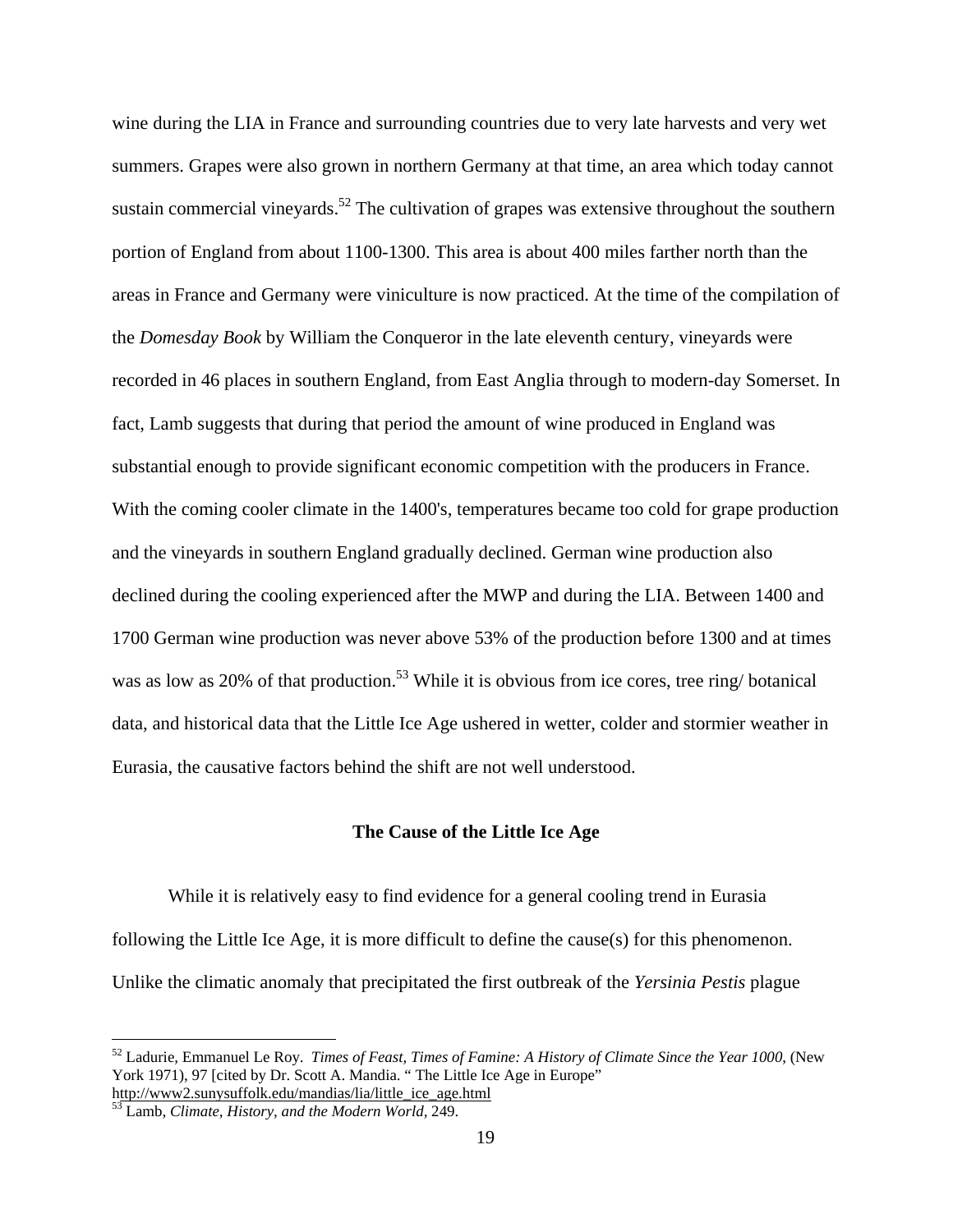which was most probably a volcanic event, the LIA would more than likely seem to be an amalgam of factors. The causes behind the Little Ice Age, whether global in extent or not, are not well understood. Four climate change mechanisms that operate on the time scale of centuries have been considered: volcanic eruptions, variations in solar energy, and changes in ocean circulation, and even anthropogenic influence. Although none of these on their own seem to reliably predict the observed climate changes throughout the Little Ice Age, a confluence of two or more of these phenomena could have conceivably brought about the LIA..

The idea of volcanism as a causative agent in global cooling is well established. It is known that ash and other small particulate matter injected into the stratosphere can effectively reduce incoming solar radiation received at the earth's surface. Sulfur compounds from eruptions condense into very tiny sulfuric acid droplets that form clouds which may stay suspended in the stratosphere for years, further reducing incoming sunlight.<sup>54</sup> Ice core records indicate that the Little Ice Age was a time numerous volcanic eruptions: with an average of five major eruptions per century that equaled the intensity of the Krakatoa eruption in 1883. Such episodes would have injected massive quantities of micro particles and gases into the atmosphere. The ash content of two central Greenland ice cores, GISP 1 & 2, shows that the later years of the Medieval Warm Period from approximately 1100 to 1250 were quiet volcanically. Between 1250 and 1500, however, there were many eruptions at unknown locations in the northern hemisphere, most probably Iceland or the Aleutians due to the absence of corresponding cores in Antarctica.<sup>55</sup>

<sup>54</sup> Pollock, J.B., et al., 1976, "Volcanic Explosions and Climatic Change: A Theoretical Assessment," Journal of Geophysical Research, 81:1071-1083. http://www.agu.org/pubs/

<sup>55</sup> Fagan, Brian. *Floods, Famines, and Emperors: El Niño and the Fate of Civilizations.* (New York: Basic Books, 1999), 224.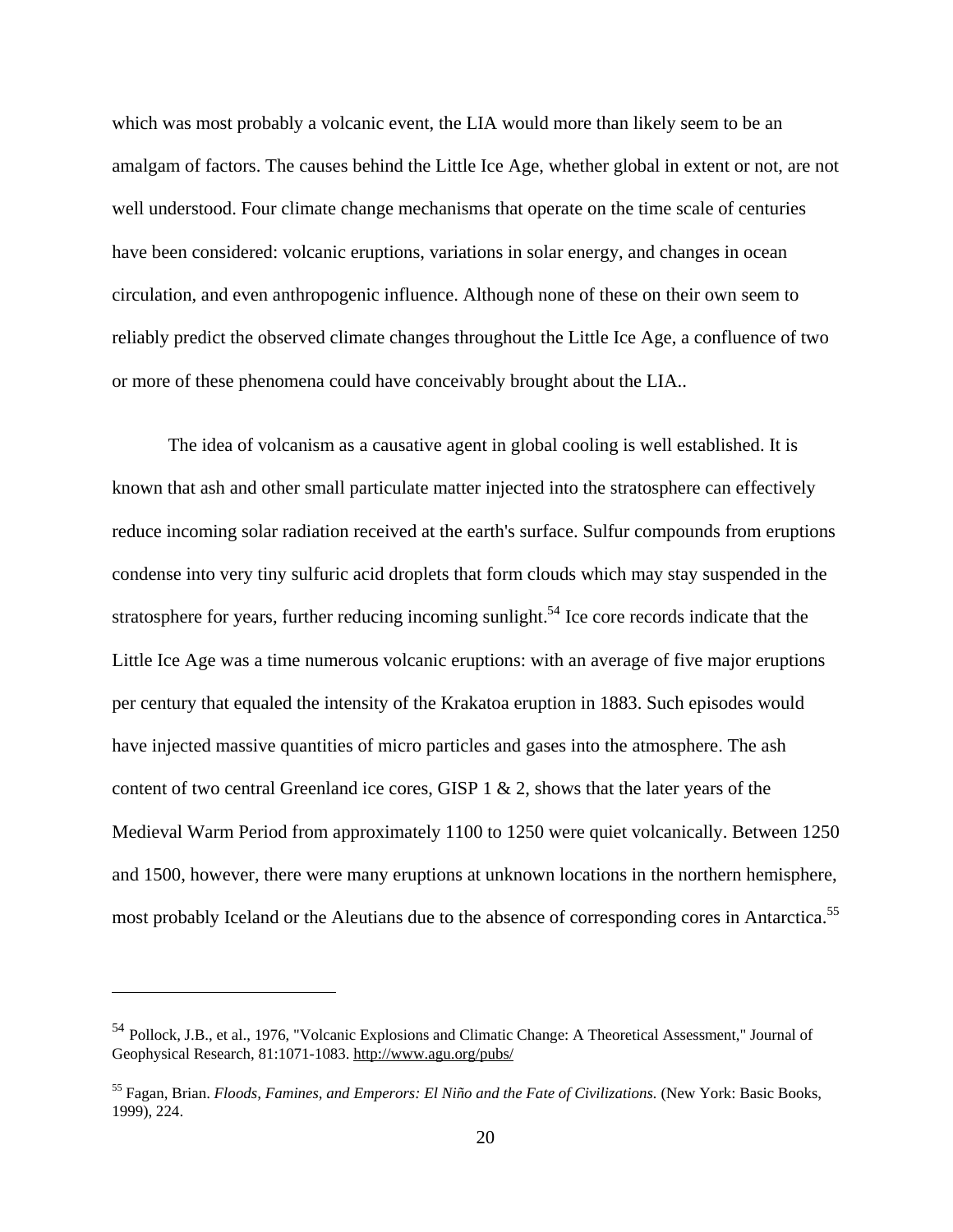Many scientists are sure that volcanic activity produced brief climatic extremes during the five cold centuries, but volcanism alone fails to explain the long purveyance of the LIA.

One factor that probably influenced the LIA and has yet to be proven conclusively is the apparent strong correlation between solar activity and global weather patterns. This theory was first proposed by E.W. Maunder, who "discovered the dearth of sunspots during a later period of the LIA, 1645-1715, and suggested that sunspots seem to be indicative of lower solar output and affect the amount of cosmic radiation reaching the Earth."<sup>56</sup> A 2001 study by Gerard Bond and his colleagues on "North Atlantic deep-sea sediment cores sought to find a temporal correlation with concentrations of the cosmogenic nuclides [nuclides formed by the collision of high energy solar radiation with an atom within the atmosphere of Earth]  $Be^{10}$  (a beryllium isotope) and  $C^{14}$  (a carbon isotope), which can be used as proxies for solar activity.<sup> $57$ </sup> In this particular case, they utilized measurements of  $Be^{10}$  contained within the Greenland ice cap and  $C^{14}$  contained within Northern Hemispheric tree rings, demonstrating, in their words, that "over the last 12,000 years virtually every centennial time-scale increase in drift ice documented in our North Atlantic records was tied to a solar minimum." Hence, they concluded that the underlying climatic cycle of the LIA is solar-induced. Bond and his colleagues further concluded that "the solar-climate links implied by our record are so dominant over the last 12,000 years ... it seems almost certain that the well-documented connection between the Maunder and Spörer [another solar epic occurring circa 1400-1570] solar minimums and the coldest decades of the LIA could not have been a coincidence," and that both the Little Ice Age and Medieval Warm Period "may have been

<sup>&</sup>lt;sup>56</sup> "Maunder Minimum". Wikipedia – The Free Encyclopedia. 22 January 2007. http://en.wikipedia.org/wiki/Maunder\_Minimum

<sup>&</sup>lt;sup>57</sup> "The Little Ice Age"  $\underline{CO_2}$  Science. 21 April 2007 Center for the Study of Carbon Dioxide and Global Change. http://www.co2science.org/scripts/CO2ScienceB2C/subject/l/summaries/liaglobal.jsp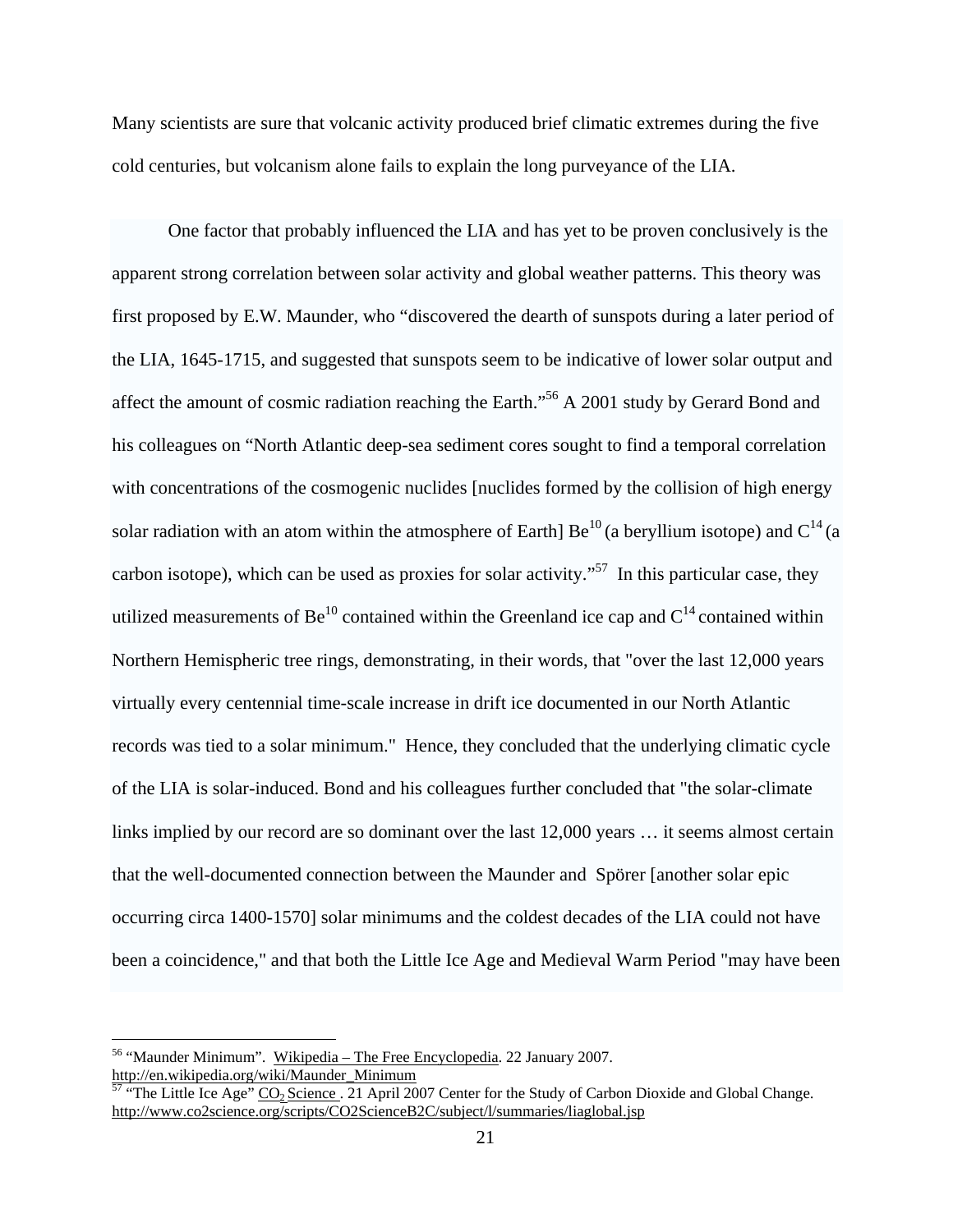partly or entirely linked to changes in solar irradiance."58 While this theory cannot be conclusively proven, the evidence is certainly tantalizing. Another possible causative factor of the LIA and a new field of research by climate scientists involves the relationship between climate and changes in the ocean current conveyer belt system.

One of the most interesting and plausible factors for the Little Ice Age is the cumulative climatic effect of ocean currents and the atmospheric wind patterns. Both the global conveyer of ocean currents and the circulating atmospheric winds are responsible for bringing heat and moisture to the higher latitudes of the Earth.<sup>59</sup> Both short and long term climate in Eurasia are driven by changes in the surface temperature of the Atlantic Ocean and the flow of the Gulf stream. The Gulf Stream is essentially a gigantic river of warm tropical water flowing in the Atlantic. It moves vast amounts of energy in the form of heat and is responsible for making northern Eurasia habitable.<sup>60</sup> A decrease in surface temperature and/or a disruption of the Gulf Stream could have dramatic effects on the climate of Northwestern Eurasia. As warmer surface waters reach the colder northern waters, they begin to sink and carry atmospheric gas and salt with them. This subsidence effect influences creates a heat pump of sorts and helps regulate the continued regularity of ocean conveyer belt. Any slowdown in circulation of the conveyer leads to a drop in ocean temperatures.<sup>61</sup> Studies of coral, which like trees exhibit yearly growth bands, in the proximity of the Caribbean Gulf Stream corroborate the circulation slowdown and yielded  $C<sup>14</sup>$  isotope data suggesting that mean water temperatures during the Little Ice Age did indeed

1

<sup>58</sup> Bond, et al. 2001. "Persistent solar influence on North Atlantic climate during the Holocene." *Science* **294**: 2130- 2136. http://www.co2science.org/scripts/CO2ScienceB2C/articles/V4/N48/EDIT.jsp

<sup>&</sup>lt;sup>59</sup> Lamb, *Climate, History, and the Modern World*, 23.<br><sup>60</sup> Linden, *The Winds of Change*, 106-107.<br><sup>61</sup> Fagan, *The Little Ice Age*, 26-28.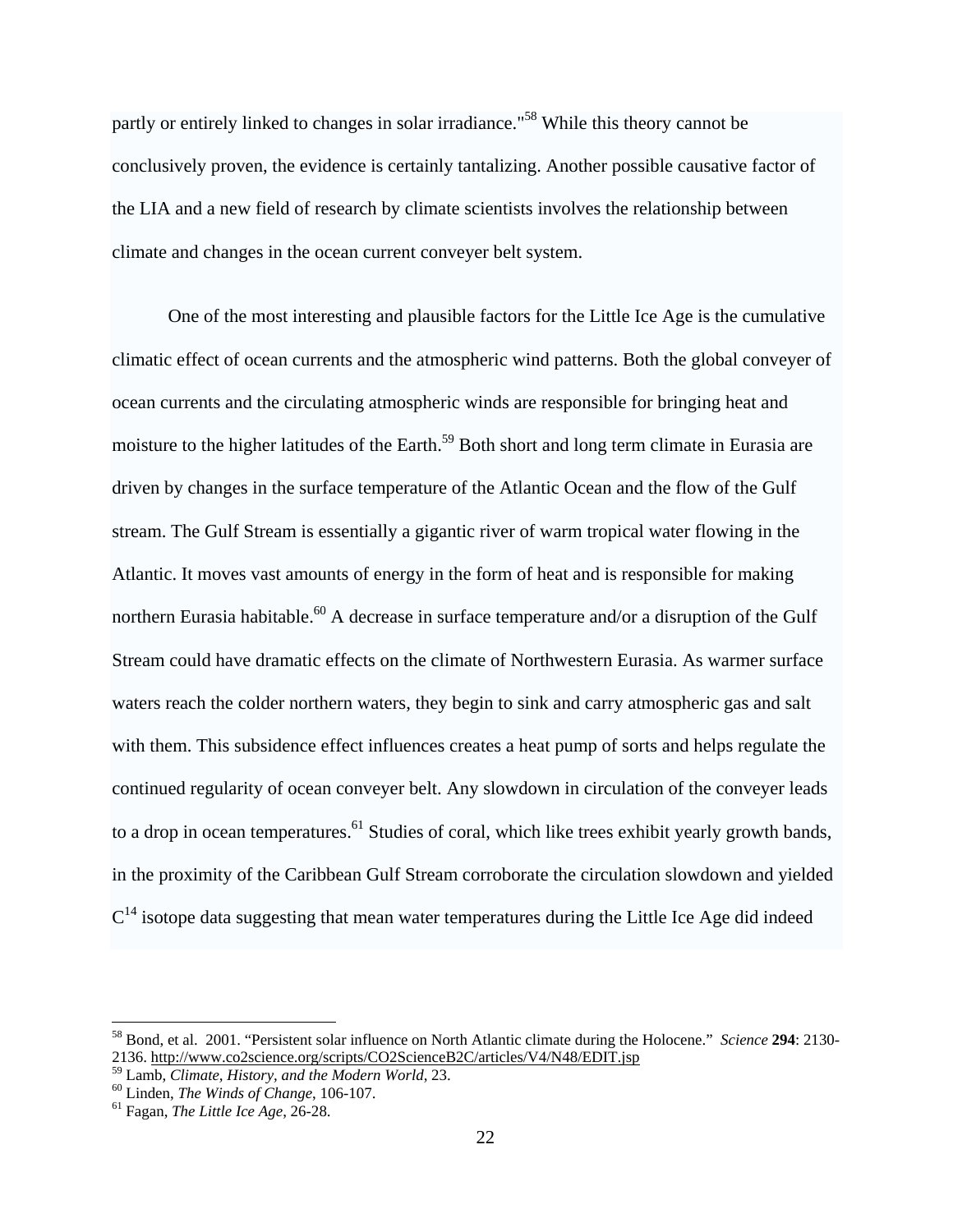decrease by about  $1^{\circ}C^{62}$ . This temperature variation most probably fueled the atmospheric phenomena of the period and brought pronounced variations in Eurasian weather during the period.

The prevailing winds and storm patterns of the entire Atlantic and Western Eurasia are governed by a mechanism called the North Atlantic Oscillation (NAO), the northern equivalent of Southern Oscillation or El Nino. The NAO is the relationship between an area of high pressure over the Azores and an area of low pressure over Iceland. The relative pressure between these two determines the direction and intensity of tropical heat and storms in Europe.<sup>63</sup> A positive NAO, where there is a large pressure difference between the Azores and Greenland, on average can decrease rainfall in Europe by a little over an eighth of an inch per day and warm the air there by roughly 5 degrees Fahrenheit. A negative NAO, on the other hand, will increase rain to Eurasia as well as drop the temperatures throughout Europe. Brian Fagan has surmised that the torrential downpours that heralded the onset of the LIA and caused the Great Famine of 1315- 1322, directly resulted from a shift from a positive NAO to a negative NAO in the years 1312- 1315.<sup>64</sup> Essentially, a disruption of ocean currents and a resultant change in ocean temperature are directly correlated to the NAO factor, which is known to bring cold, rainy weather when the pressure gradient is negative. Such an episode or several of them over time could certainly have precipitated the LIA.<sup>65</sup>

 $62$  Druffel, E. M. 1982. "Banded corals: changes in oceanic Carbon-14 during the little ice age." Science 218:13-19. Cited on and accessed via Druffel, E. M. 1982. "Banded corals: changes in oceanic Carbon-14 during the little ice age." Science 218:13-19. <u>http://www.grisda.org/origins/10051.htm</u> <sup>63</sup> Linden, *The Winds of Change*, 173-174.<br><sup>64</sup> Fagan, *The Little Ice Age*, 23-29. <sup>65</sup> Linden, *The Winds of Change*, 29.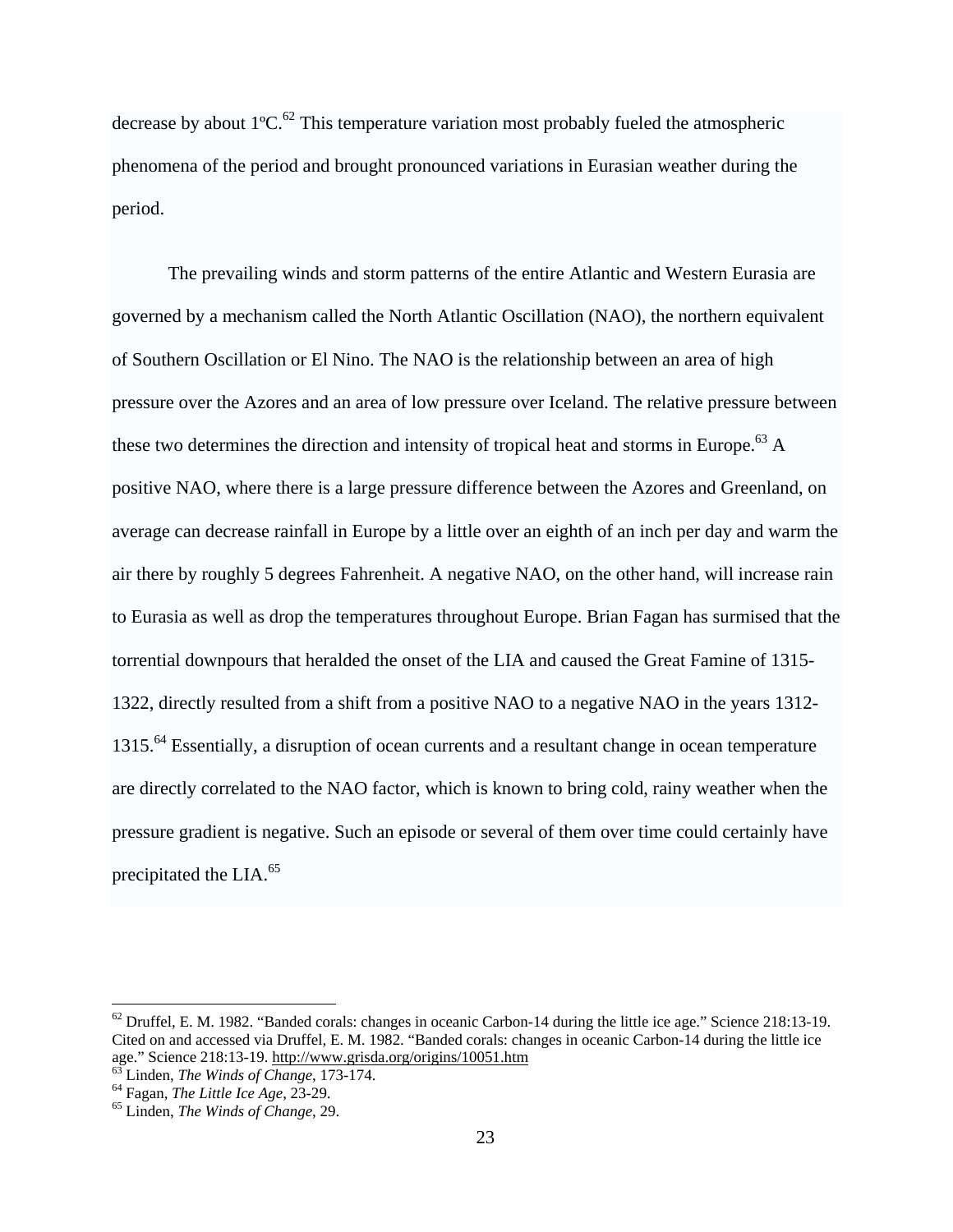Another final theory put forward by William Ruddiman to explain the global cooling of the Little Ice Age involves gradual anthropogenic warming of the planet as the result of increased  $CO<sup>2</sup>$  that began with the rise of agriculture around 8,000 years ago. After taking into account possible natural causes for the greenhouse gas increases, Ruddiman speculates that early farmers clearing forests in Europe, India and China account for the surge of carbon dioxide, while rice paddies and burgeoning herds of livestock produced the extra methane. Ruddiman believes that a converse relationship exists between the sudden drop in  $CO<sup>2</sup>$  that corresponds to the LIA and the incidence of the Black Death. He notes that the Black Death depopulated Eurasia during those same centuries, such that fields and villages were abandoned and reclaimed by fast-growing forests that sucked carbon dioxide out of the atmosphere, resulting in the cooler temperatures felt worldwide.<sup>66</sup> Although provocative, Ruddiman's theory, unlike the preceding assertion by Fagan, fails to assess the weather anomalies that occurred in the decades before the outbreak of the plague.

## **Did The Little Ice Age Create Conditions Ideal for the Black Death?**

Clearly the Little Ice Age brought unprecedented climatic affects to Eurasia in the years immediately preceding the Black Death, as evidenced by the wealth of data cited above. As noted previously, the abrupt climate changes of the mid 530's precipitated a period of cool wet weather and led to a concatenation of climatic events that saw the rapid increase in the range of the rodents in whom the plague bacillus is endemic. Did the cooler, wetter weather that began in the early 14<sup>th</sup> century create a similar scenario for the Black Death, which enabled it to migrate from one of its natural reservoirs in the eastern Eurasian Steppe to decimate one third to one half of Eurasia's population? In order to draw such a conclusion, one needs to assess the effects of

<u>.</u>

<sup>66</sup> Ruddiman, *Plows, Plagues, and Petroleum*, 139-146.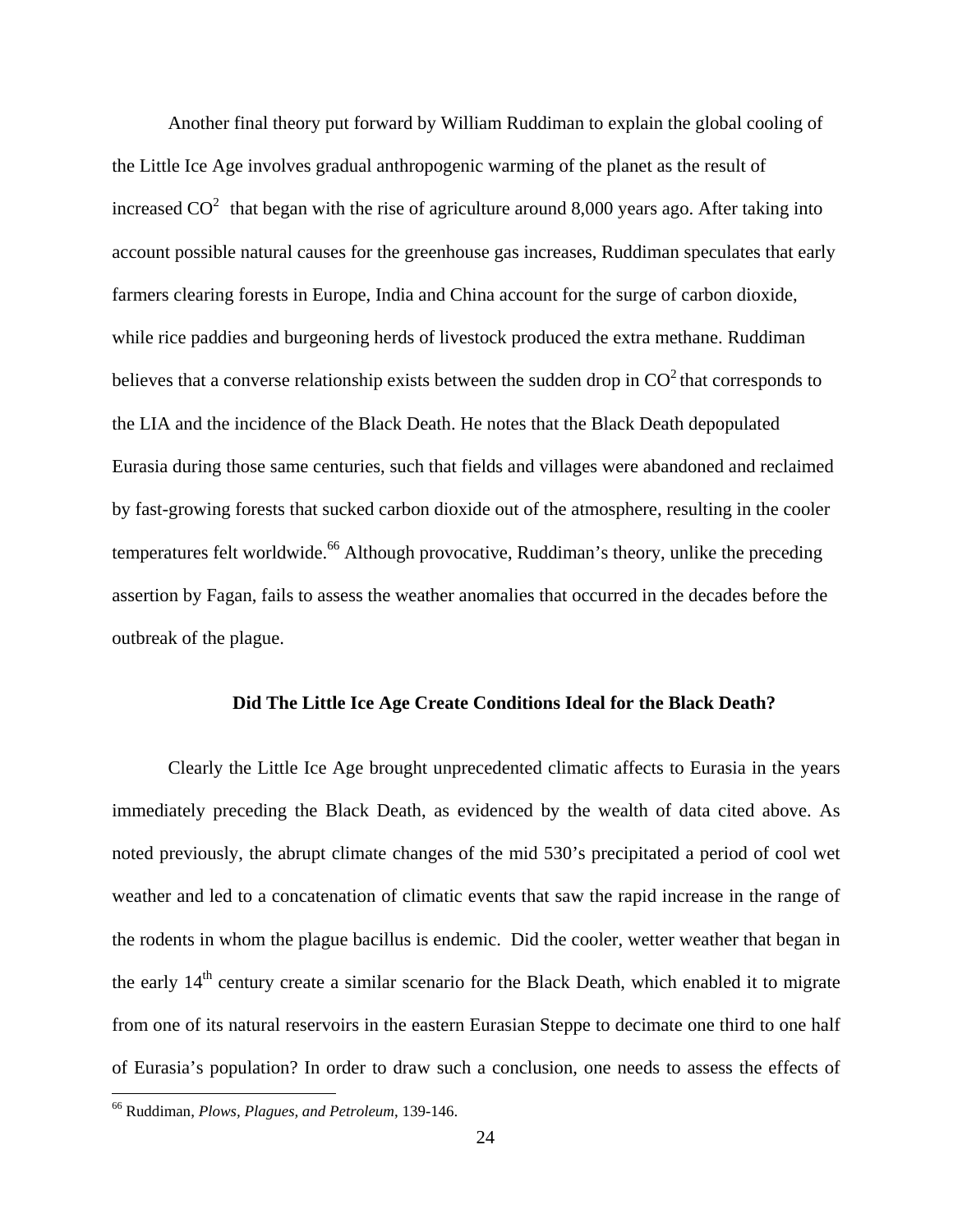prevailing weather patterns in Eurasia in the years before the Black Death. Since it is thought that the Black Death originated from an Asian locus, instead of an African reservoir as in Justinian's plague, any initial search must begin there.

During the late  $13<sup>th</sup>$  and early  $14<sup>th</sup>$  centuries, the prevailing Eurasian wind patterns changed, perhaps due to a shift towards a more negative NAO. Europe, dominated by Atlantic breezes, became much wetter and cooler; by contrast, sirocco winds from the Sahara blew hot, dry air into the already arid region of central Asia.<sup>67</sup> Massive droughts spread through China during the early 1330's as evidenced by the chronicles of travelers like Marco Polo who traveled on the Silk Road.<sup>68</sup> The problems were exacerbated by heavy rains which caused cataclysmic flooding in which hundreds of thousands perished. In China, droughts and flooding decimated agricultural crop yields and to make matters worse swarms of locusts are recorded to have destroyed what crops were left. The resulting years of famine spanning from 1331 in the early 1340's claimed the lives of an estimated five million individuals according to court records.<sup>69</sup>

These occurrences caused Mongol horsemen to move their herds out of the Gobi desert. At the same time the central Asian great gerbil, *Rhombomys opimus,* an endemic carrier of the plague living in Yunnan and the Manchurian steppe, also migrated towards the Gobi desert and Mongolian grasslands in search of food and water, infecting local rodent populations with *Yersinia Pestis*. 70 From here it was only a matter of time until the bacillus was passed to rodents who cohabitate with human beings as their natural hosts died of drought and flooding. These set of circumstances are nearly ideal to those of the Justinian's Plague eight hundred years earlier;

<sup>67</sup> Gottfried, Robert. *The Black Death*. (New York: Free Press, 1983), 34. 68 Linden, *The Winds of Change*, 80. 69 McNeil, *Plagues and People*, 162. 70 Fagan, *Floods, Famines, and Emperors*, 117.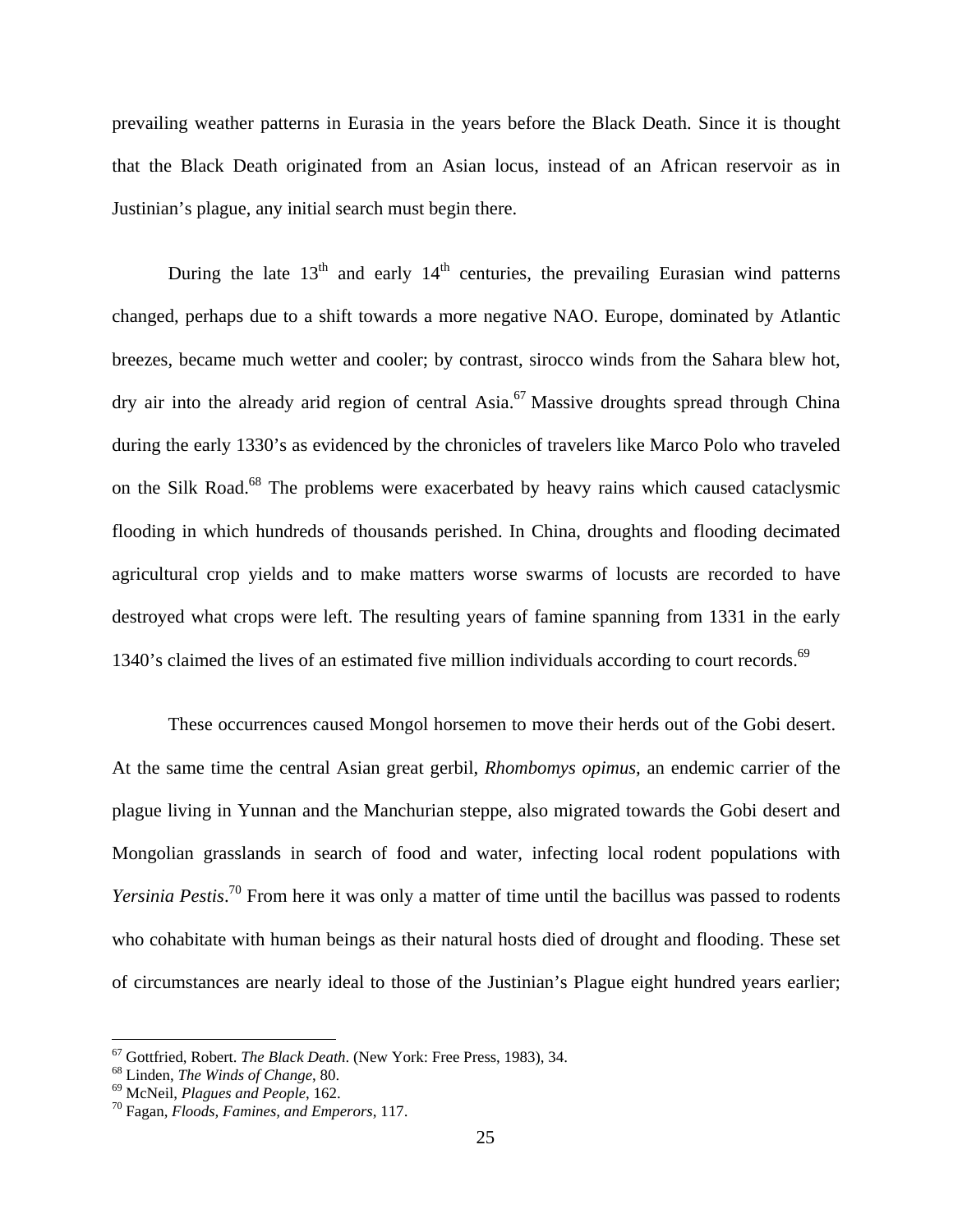droughts followed by flooding leading to native foci displacement to areas of close human proximity.

The environmental calamities brought on by anomalous weather coinciding with the beginnings of the Little Ice Age gave raise to the first recorded outbreak of the Black Death in the Chinese province of Hubei in 1334, which claimed up to ninety percent of the population, an estimated five million people. During 1353–54, outbreaks in eight distinct areas throughout the Mongol-controlled China may have caused the death of two-thirds of China's population, often yielding an estimate of twenty-five million deaths. These figures are inferred from comparing the Chinese census of 1200 which counted approximately 123 million individuals to a 1393 census under the Ming Dynasty that revealed a population of approximately 65 mllion, a mortality approaching  $50\%$ <sup> $,71$ </sup> Just as in Justinian's Plague, ideal environmental conditions precipitated the plague eruption from generally isolated foci. In doing so, the *Rattus rattus* hosts of *Xenopsylla cheopis,* itself the host of the *Yersinia Pestis* bacilus, would follow the well-traveled Silk Road caravan route and the Mongol armies all the way across the continent as history repeated itself.

 Clearly, movement by the Mongols and merchant caravans inadvertently brought the plague from central Asia to the Middle East and Europe. In fact, one vector of plague propagation involved Asian fur trappers picking up pelts of marmot that had died of the plague, skinning them, and selling the pelts (and their ravenous fleas) to traders who then took them to major centers of trade. The plague was reported in the trading cities of Constantinople and Trebizond in 1347. In that same year the Genoese possession of Kaffa, a seaport on the Crimean peninsula in modern day Ukraine, came under siege by an army of Mongol warriors, backed by Venetian forces. In 1347, a terrible sickness began to strike the besieging army. According to

<sup>71</sup> McNeil, *Plagues and People*, 173-175.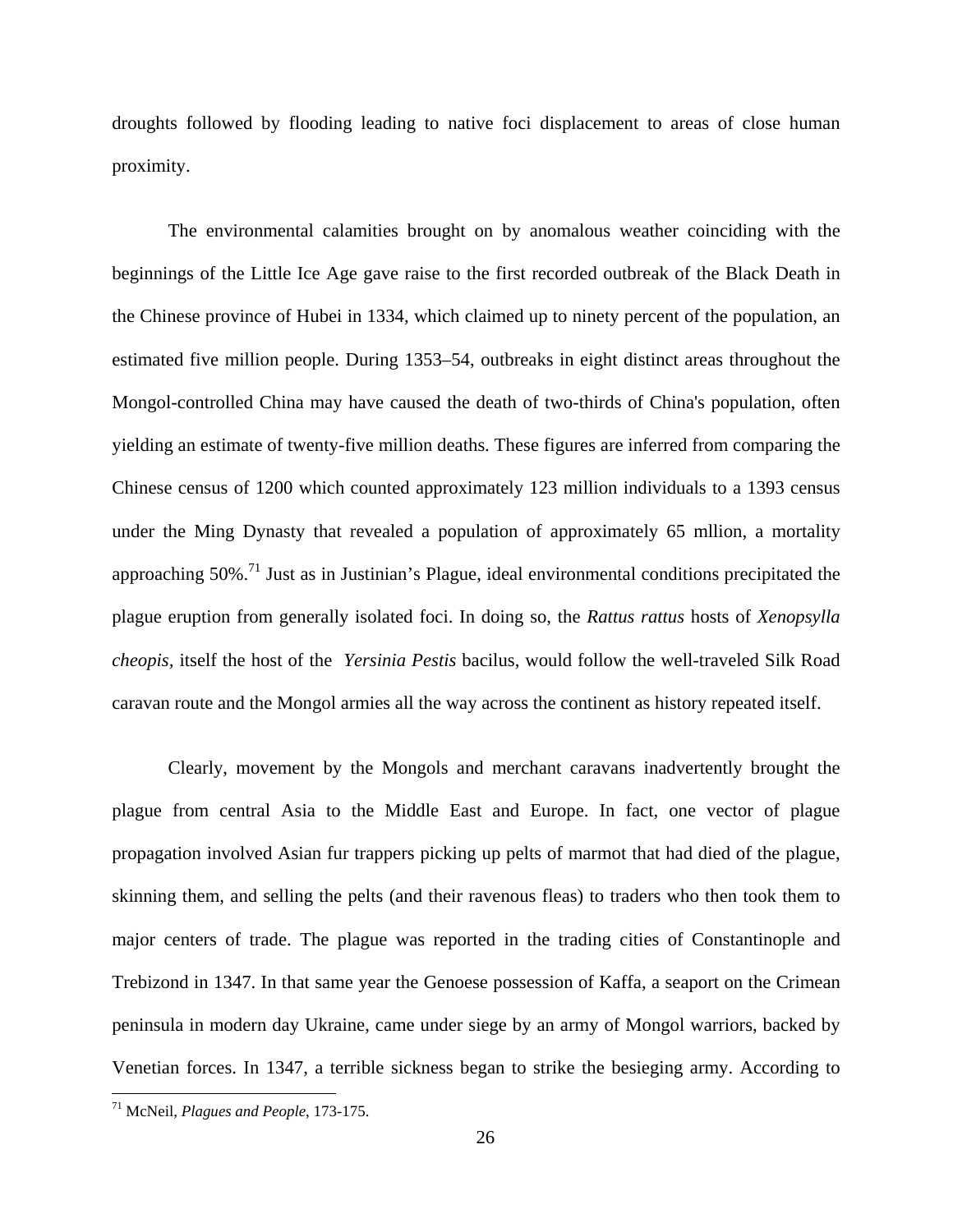accounts, so many died that the survivors had little time to bury them and bodies were stacked like cords of firewood against the city walls. Although the Mongol/Venetian alliance broke off the siege, the disease had already spread to the city. When the Genoese learned about the deaths in Kaffa, they attempted to quarantine all maritime traffic into Genoa, but the rats simply swam ashore and the great pandemic began.<sup>72</sup>The rapidity with which the plague spread into Europe is also linked to the preponderance of LIA climatic fluctuations were occurring both before and during the Black Death arrived in Genoa in 1347.

 Between 1310 and 1330 Europe saw some of the worst and most sustained periods of bad weather in the entire Middle Ages, characterized by severe winters and rainy and cold summers, the causes of which have been speculated upon previously. The Great Famine of 1315-1322 resulted from the incessant rain and cold. The famine would smite most of western Eurasia from the Pyrenees to the Russian steppe and from Scottland to Italy.<sup>73</sup> Besides the flooding and intense gales that battered the continent, food shortages and skyrocketing prices were a fact of life during the Great Famine. Wheat, oats, and hay could not be harvested with any regularity for years and consequently livestock were unable to be fed and were butchered prematurely. The damp conditions gave raise to several outbreaks of typhoid throughout the period and in 1318 a pestilence of unknown origin, sometimes identified as anthrax, struck the malnourished animals of Europe. The disease targeted sheep and cattle, further reducing the food supply and income of the peasantry and stretching the fragile economy to brink of failure. It is estimated that between 10%–25% of the population of many cities and towns died. For the survivors, the net result of

<sup>72</sup> Linden, *The Winds of Change*, 80-81. 73 Lucas, Henry. "The Great European Famine of 1315, 1316, and 1317." *Speculum*, Vol. 5, No. 4 (Oct., 1930), 349. Accessed via JSTOR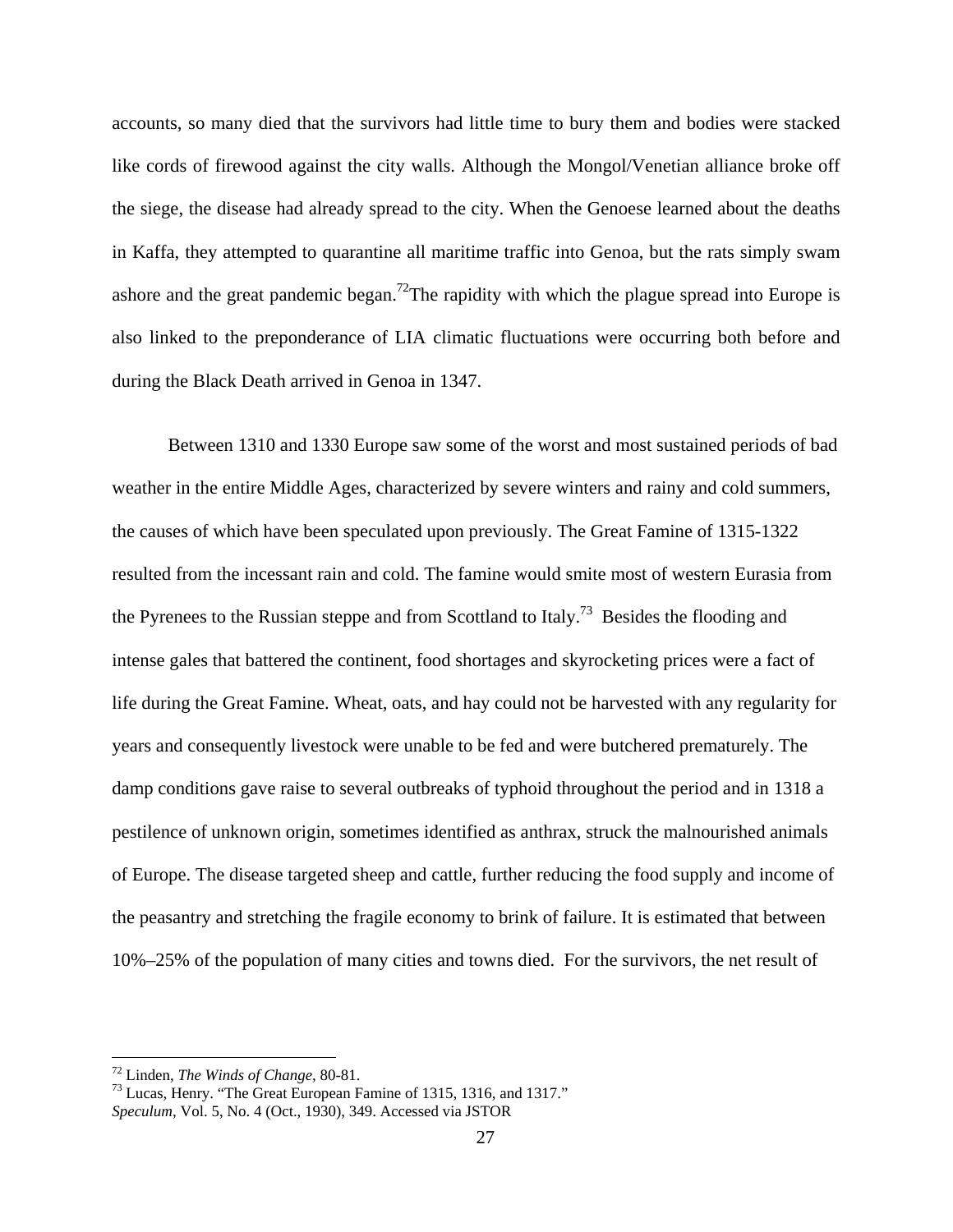the Great Famine and the concomitant incidence of disease begot a mounting human vulnerability to epidemic disease due to weakened immunity.<sup>74</sup>

## **The Second Disappearance of the Plague**

 Justinian's Plague, after several waves of transference from city to city, region to region, around the Eurasian and African continents finally disappears from the historical record after raging for 210 years. One must assume that the chain of infection among rats, fleas, and humans abated because *Yersinia pestis* had failed to find an ecological niche where it could abide.75 This was perhaps due to the steadily improving climate of the Medieval Warm Period. In comparison, The Black Death recurred in Europe and the Mediterranean for approximately four hundred years spanning the fourteenth to nineteenth centuries, although there were certainly intermittant periods of almost no activity. Although the retreat of the plague from Europe was generally complete by the mid nineteenth century, the irregular and erratic nature of its second disapearance makes assigning causative events almost imposible.<sup>76</sup> Did climatic changes once again play a role in the disappearance of a mass killer?

The disappearance of major outbreaks of the plague during the late  $17<sup>th</sup>$  century does not appear to have any environmental correlation, such as the probable link between end of Justinian's Plague and the Medieval Warm period. While the above research has ellucidated the fact that beginings of the Little Ice Age correspond nicely with the appearance of the Black Death, the end of the major plague outbreaks predate the accepted end of the Little Ice Age by at least two centuries. While some disagreement exists as to the definitve end of the LIA, the

<sup>&</sup>lt;sup>74</sup> Fagan, *Floods*, *Famines*, and *Emperors*, 28-40.

<sup>&</sup>lt;sup>75</sup> Lamb, *Climate, History, and the Modern World*, 125. & McNeil, *Plagues and People*, 170.<br><sup>76</sup> Slack, Paul. "The Disappearance of the Plague: An Alternative View", Economic History Review 34, 3 (1981) p. 469-470. Accessed via JSTOR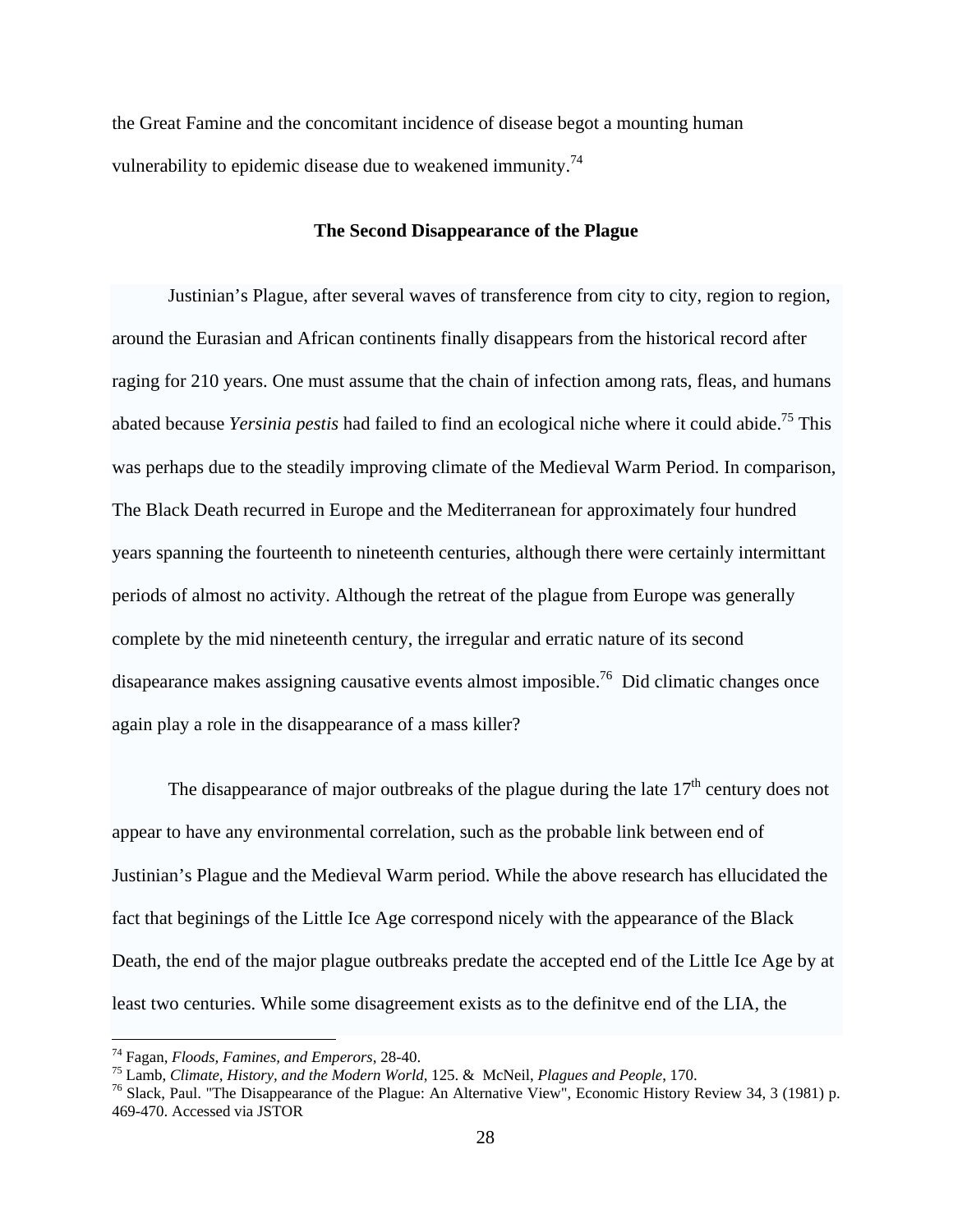general consensus is that it did not end before 1850, nearly two centuries after the occurance of the Great Plague of London.<sup>77</sup> A further problem with a causative climate change as it relates to end of the Black Death is evidenced by the fact that another mini-pandemic in China started at the beginning of the present warming period around 1850. This third pandemic paled in comparison to the previous two in terms of mortality and pervasiveness. Although this outbreak corresponded to a generally recognized warming trend, the time period was also associated with war and civil unrest within China.<sup>78</sup> Additionally, peasant farmers at this time were expanding argriculture into lands previously uncultivated, bringing man into direct contact with naturally occuring plague resevoirs.79 Although the topic is not well researched, it does not appear that long term climatic changes brought about by asteroid impacts, solar radiance, and oceanic convection slowdowns ended the Black Death. It also appears unlikely that short term climate fluctuations such as NAO fluctuations, smaller volcanic events, or anthropogenic  $CO^2$  variances due to deforestation or agriculture played a part. The plague remains endemic in several areas of the world and small outbreaks have occur often due to human encroachment upon infected rodent populations. No climatic correlation is needed to explain these incidences.

 The notion that improved urban sanitation led to the demise of the Black Death does not take into account modern occurences of the plague. Paul Slack champions the idea while brick buildings, sewer systems, and port quarintines did not actually halt the plague, these measure in some way mitigated its continued occurrence.<sup>80</sup> Although Slack's theory is logical, it theory also fails to recognize that the 1850 pandemic as well as subsequent outbreaks have occurred in urban

<sup>77</sup> Fagan, *The Long Summer*, 249. 78 McNeil, *Plagues and People*, 164. 79 Ibid., 165.

<sup>&</sup>lt;sup>80</sup> Slack, Paul. "The Disappearance of the Plague: An Alternative View", Economic History Review 34, 3 (1981) 469-476. Accessed via JSTOR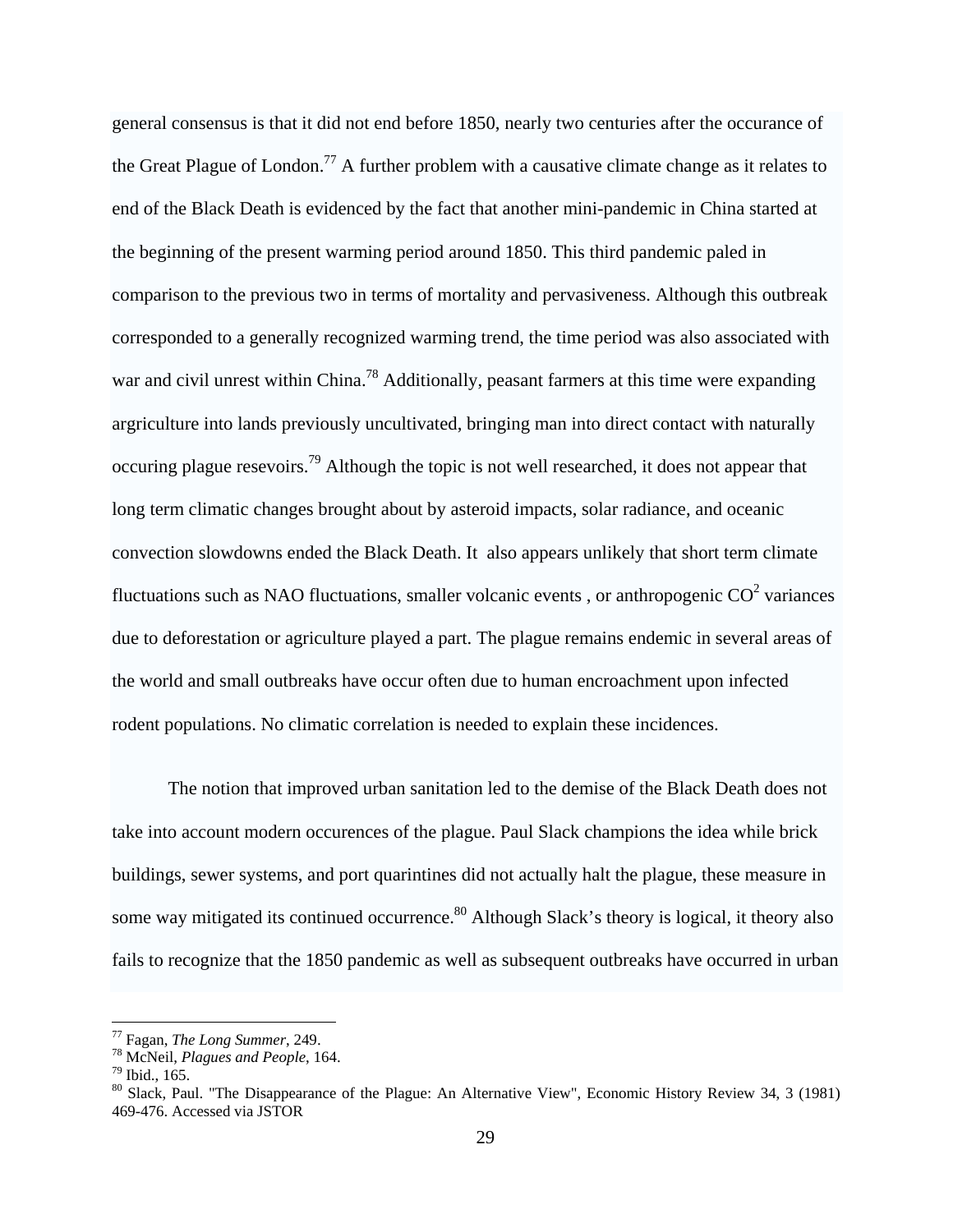areas with modern (at least by  $17<sup>th</sup>$  century standards) sanitation practices. Such practices may mitigated some of the risk of another pandemic in modern times, but cannot be responsible for the the disappearance of the Black Death in the  $17<sup>th</sup>$  century. Clive Ponting also points out that humans living in urban areas may have gained a relative immunity over generations against the *Yersinia pestis* bacteria.<sup>81</sup>This hypothesis bears some credence as it has been posited that the CCR5-Delta 32 allele (gene variant) deletion mutation, which protects a relatively high percentage of Europeans from HIV infection, occurred due to strong selective pressure from a single event approximately seven hundred years ago, most probably the Black Death.<sup>82</sup>

 Another possible theory favors an immunity vector in the carriers of the plague, not in humanity, in explaining subsidence of the Black Death in Europe. Andrew Appleby speculates that like humans, the carrier rats suffered massive die offs due to the plague and some were able to pass on a relative immunity to their offspring.<sup>83</sup> Appleby also theorizes that the black rat (*Rattus rattus*) may have been exterminated and succeeded by the Norwegian, or brown rat (*Rattus norvegicus*). The brown rat, or sewer rat, lives in sewers as the name implies and generally shuns contact with humans. In the late plague era, the brown rat was thus less prone to transmit the germ-bearing fleas to people if they contracted the baccilus and a population crash occured.84 Although Appleby does not suppose that these were the sole causative agents for the disappearance of the plague, he nonetheless gives them unequal weight when the evidence is sparse. It is probable that the environmental pressures of the LIA selected for the immunity of

<sup>&</sup>lt;sup>81</sup> Ponting, Clive. *A Green History of the World* (New York: Penguin Books, 1991), 227<br><sup>82</sup> Kampis, Stephen. "The Black Plague, Its Ramifications, and the CCR5-Delta 32 Deletion Mutation" February 23,<br>2005. http://www.as

<sup>&</sup>lt;sup>83</sup> Appleby, Andrew. "The Disappearance of the Plague: A Continuing Puzzle" *The Economic History Review*, New Series, Vol. 33, No. 2 (May, 1980),170-171 Accessed via JSTOR <sup>84</sup> Ibid., 167.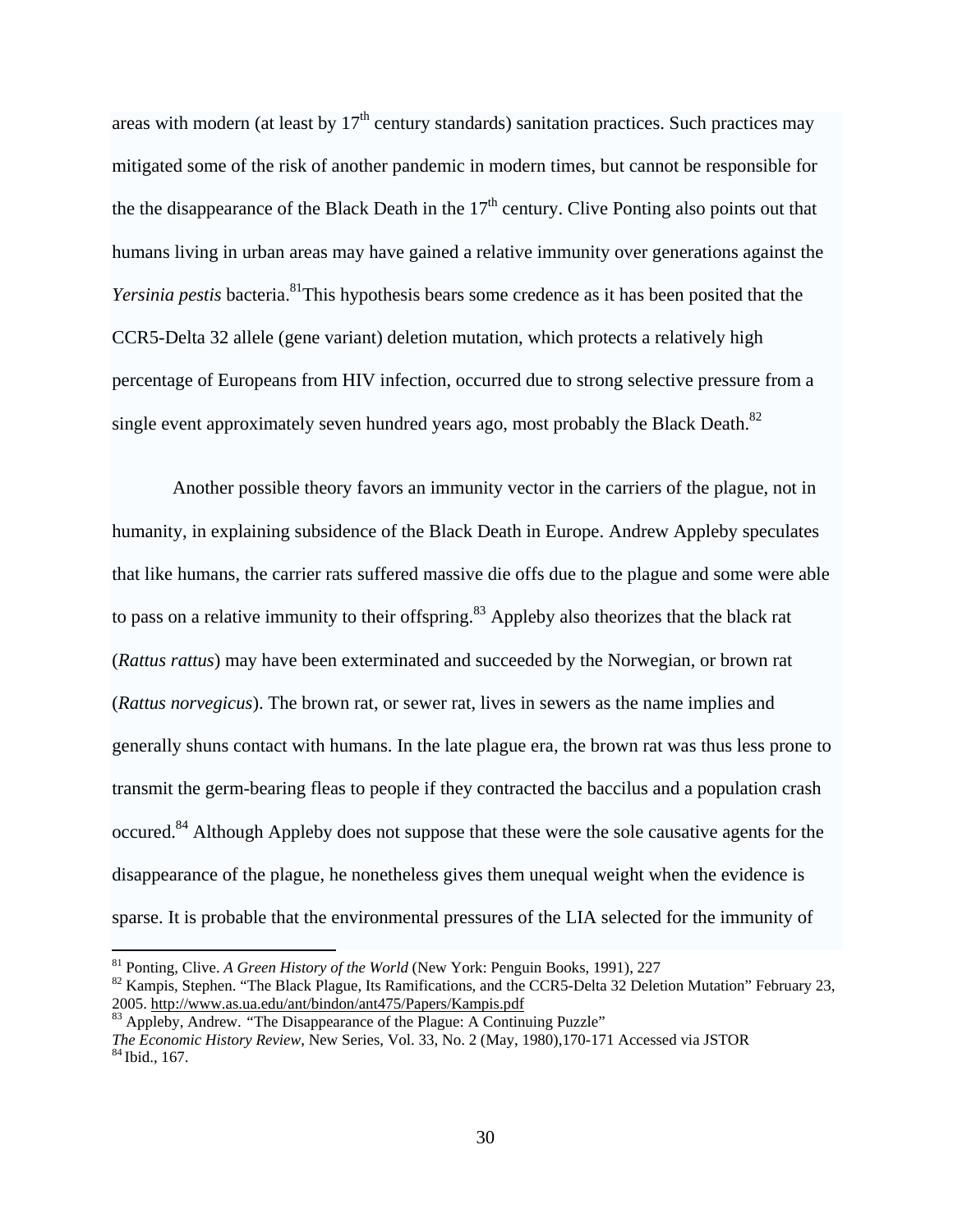rats or even for the supplantation of the black rat by the brown, but only anecdotal evidence exists.

# **Conclusion**

 There appears to be a strong correlation between sudden climatic shifts and the occurrence of the two great *Yersinia Pestis* plague episodes. Justinian's Plague was preceded by the climate anomaly of 535-536, which darkened the skies worldwide for several years, ushered in an era of cool weather due to particulate matter in the atmosphere, and resulted in mass droughts followed by extensive flooding in most areas of Eurasia. A wealth of physical, literary, and anecdotal evidence strongly points to a gigantic volcanic eruption in the tropics, most probably in Indonesia. The weather anomalies that resulted disrupted the natural ecosystems of African rodents such as the gerbil within whom the plague bacillus found a natural host. The population crash and/or migration of these carriers brought them into contact with rodents who live in close proximity to man, such as *Rattus rattus*. Whether by necessity or opportunity, the plague was transmitted via the *Xenopsylla cheopis* flea to its new hosts. The fleas, unable to nourish themselves due to the plague bacilli multiplying in their stomach, ravenously jump from host to host in an effort to avoid starvation. *Rattus rattus*, *Xenopsylla cheopis*, and *Yersinia pestis* traveled along well used caravan routes in Egypt until arriving at the grain port of Alexandria. The rats and their deadly passengers were lured by copious amounts of food on board grain ships that ferried the plague off to every corner of the Roman world. After raging for 210 years, the plague disappeared from the pages of history. Another climatic shift, the Medieval Warm Period, coincided with the plague's disappearance. Positing that the plague occurred because ideal conditions caused by the climate anomalies resulting from the proposed eruption -

31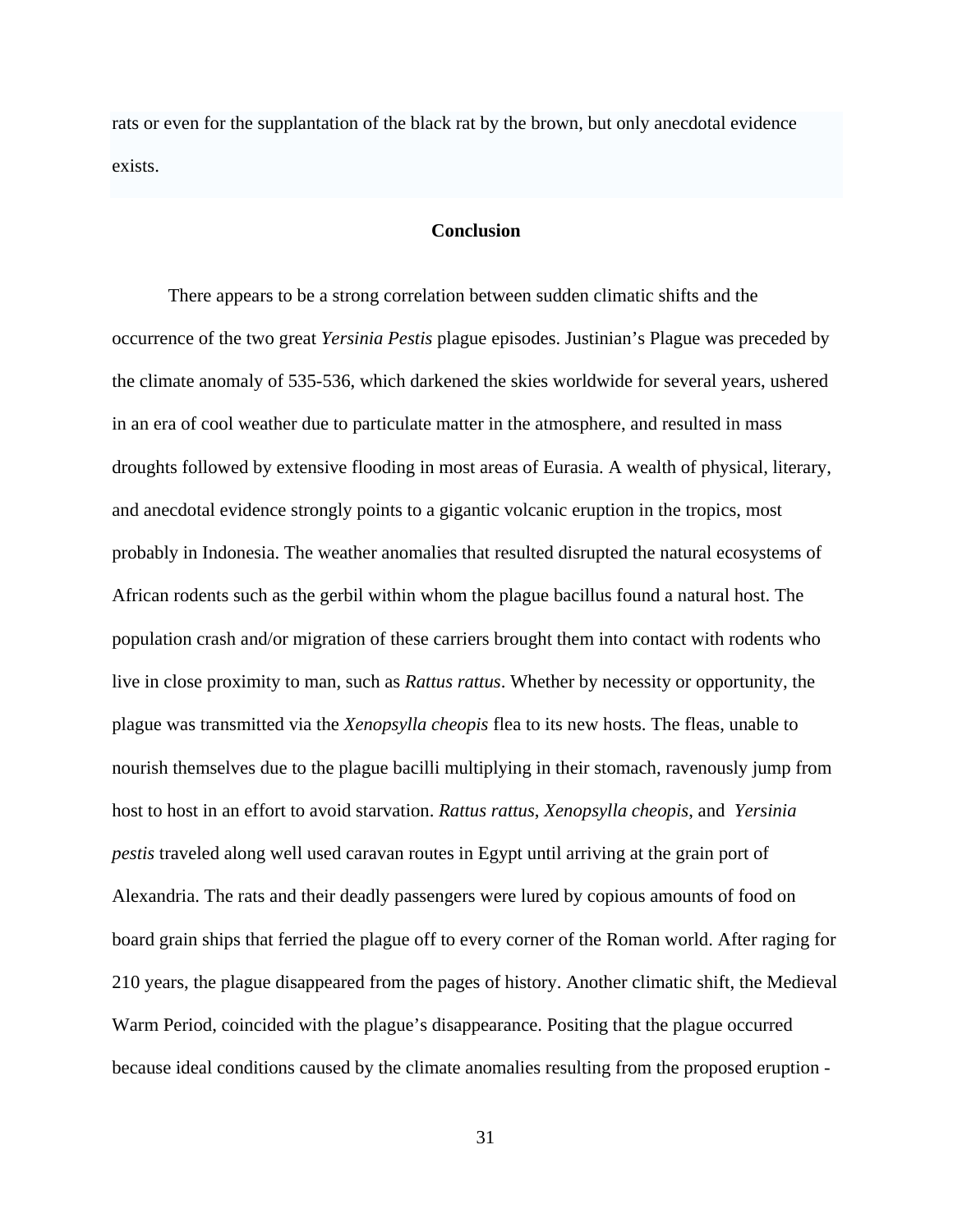droughts followed by wet and colder climate - one can logically assume that converse environmental conditions could theoretically aid in its dimunition. This argument, while not a widely held view, provides a compelling clue to the otherwise inexplicable vanishing.

 Causation also appears evident in the case of the the beginning of the Little Ice Age and the incidence of the Black Death. The climatic vissicitudes that heralded the beginning of the LIA were very similar to the events that preceded Justinian's plague with the exception of sky darkening particulate matter: extremely cold weather, torrential rains, droughts, and massive flooding. Unlike the climate anomalies of 535-536, however, there is nothing close to an evidential smoking gun to link one event with the LIA. Various theories have been put forward to explain the occurrence of the LIA, and most are seen as probable contributors of the sudden climate change that occurred in Eurasia in the first four decades of the fourteenth century. In all liklihood, a confluence of several climatic drivers played a part in the climatic shift that immediately preceded the Black Death. Although the Black Death more than likely originated in an East Asian plague resevoir, the disruption of natural rodent ecosystems by dramatic weather events such as drought and flooding, mirrors that of Justinian's plague. Similiarly, the unwitting parters in this plague's somewhat longer transmission sequence : *Rhombomys opimus* , *Marmota bobak, Rattus rattus*, *Xenopsylla cheopis,* and *Yersinia pestis* utilized the well traveled Silk Road caravan route to migrate towards trading centers. Additionally, the conquering Mongol armies provided another opportunity for migration as they pushed west to conquer commercial centers like Genoese-controlled Kaffa. The bacillus was carried to Genoa and the rest of Europe from this Black Sea port. While the source of the Black Death seems to be strongly correlated to weather events associated with the LIA, no casual link relating to the prevailing climate of Eurasia can be identified as being associated with the end of the major Black Death outbreaks in

32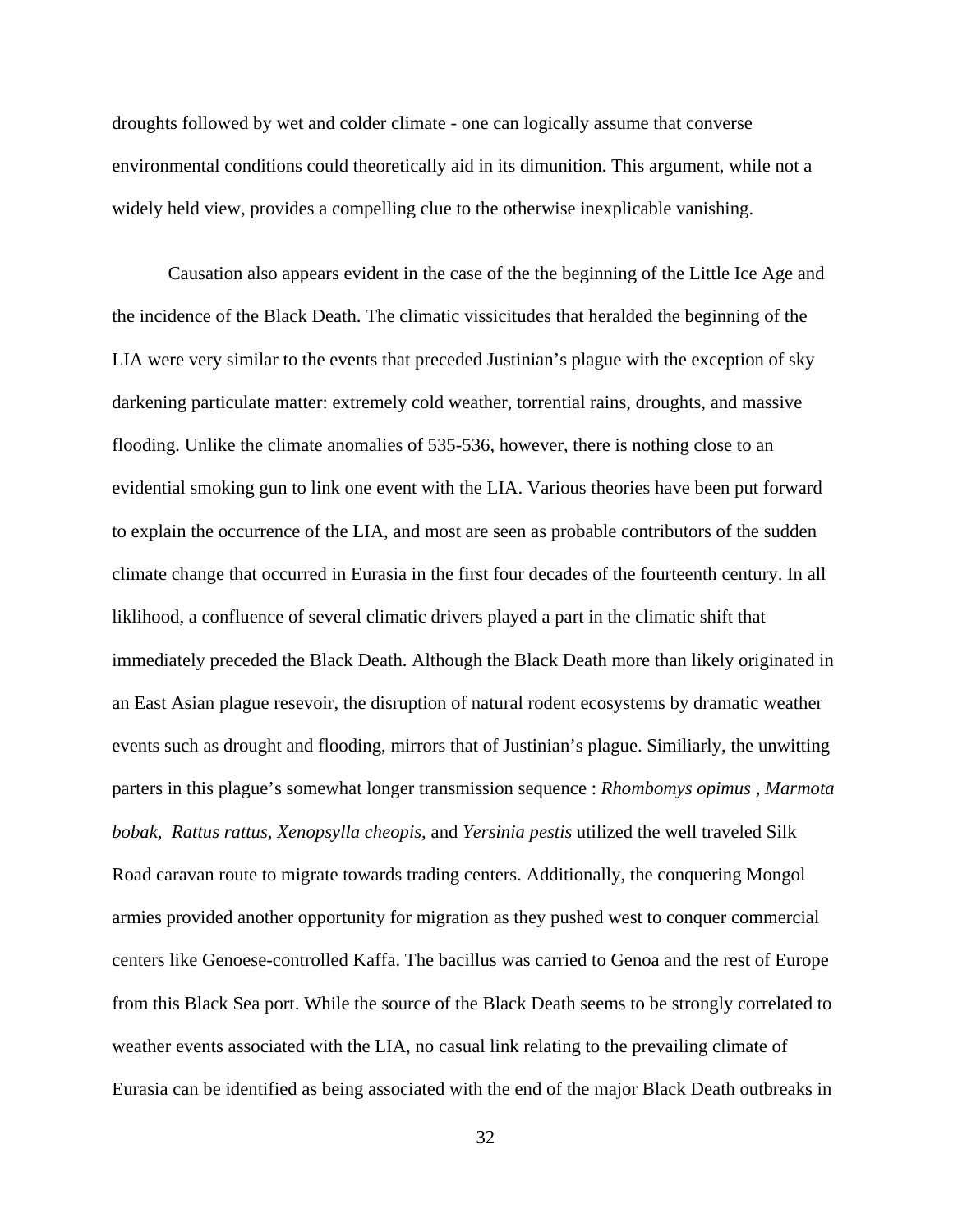the mid 17<sup>th</sup> century. Several theories ranging from urban sanitation, to genetic mutations, and rodent competition have been tendered to explain the end of the Black Death's 300 year reign of terror, but none appear plausible enough to have ended the plague on its own merit.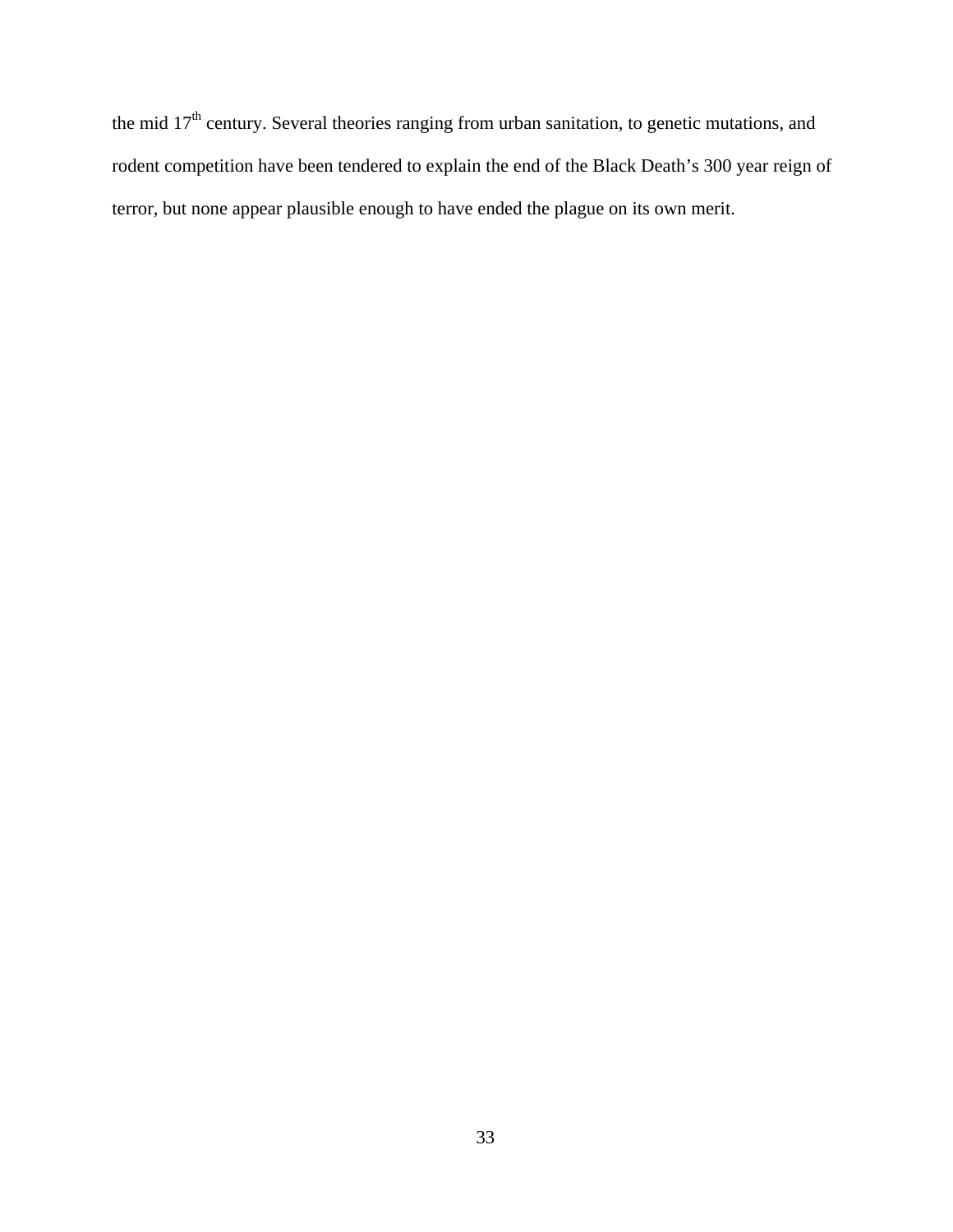# **Bibliography**

- Appleby, Andrew. *"*The Disappearance of the Plague: A Continuing Puzzle"  *The Economic History Review*, New Series, Vol. 33, No. 2 (May, 1980), 161-173. Accessed via JSTOR
- Bond, G., Kromer, B., Beer, J., Muscheler, R., Evans, M.N., Showers, W., Hoffmann, S., Lotti-Bond, R., Hajdas, I. and Bonani, G. 2001. "Persistent solar influence on North Atlantic climate during the Holocene." *Science* **294**: 2130-2136. http://www.co2science.org/scripts/CO2ScienceB2C/articles/V4/N48/EDIT.jsp, Accessed April 27, 2007
- Diamond, Jared. *Collapse: How Societies Choose to Succeed or Fail*. New York: Penguin Books; 2005
- Epstein, Paul. "A Changing Climate for Disease and Death," *The Third World Network*, December 5, 2006. http://www.twnside.org.sg/title/twr125g.htm, Accessed November 3, 2007
- Fagan, Brian. *Floods, Famines, and Emperors: El Niño and the Fate of Civilizations.* New York: Basic Books, 1999
- Fagan, Brian. *The Long Summer; How Climate Changed Civilization*. New York: Basic Books, 2004
- Fagan, Brian. *The Little Ice Age: How Climate Made History*. New York: Basic Books, 2005
- Gottfried, Robert. *The Black Death.* New York: Free Press, 1983
- Houghton, J. T., Ding, Y., Griggs, D. J., Noguer, M., Linden, P. J. Van Der, and Xiaosu, D. (eds) 2001, *Climate Change 2001: The Scientific Basis*, Intergovernmental Panel on Climate Change (IPCC), Cambridge University Press, Cambridge, UK. Accessed via www.grida.no/climate/ipcc\_tar/wg1/070.htm, accessed April 27, 2007
- Kampis, Stephen. "The Black Plague, Its Ramifications, and the CCR5-Delta 32 Deletion Mutation" February 23, 2005. Accessed via http://www.as.ua.edu/ant/bindon/ant475/Papers/Kampis.pdf, Accessed April 29, 2007

Karlen, Arno. Man and Microbes. New York: Simon & Schuster, 1995

Kavenaugh, Dan. "Specific Effect of Temperature Upon Transmission of the Plague Bacillus by the Oriental Rat Flea, *Xenopsylla Cheopis" The American Journal of Tropical Medicine and Hygiene Vol. 20* (1971): 264-273. http://www.ajtmh.org/cgi/content/abstract/20/2/264 Accessed November 2, 2007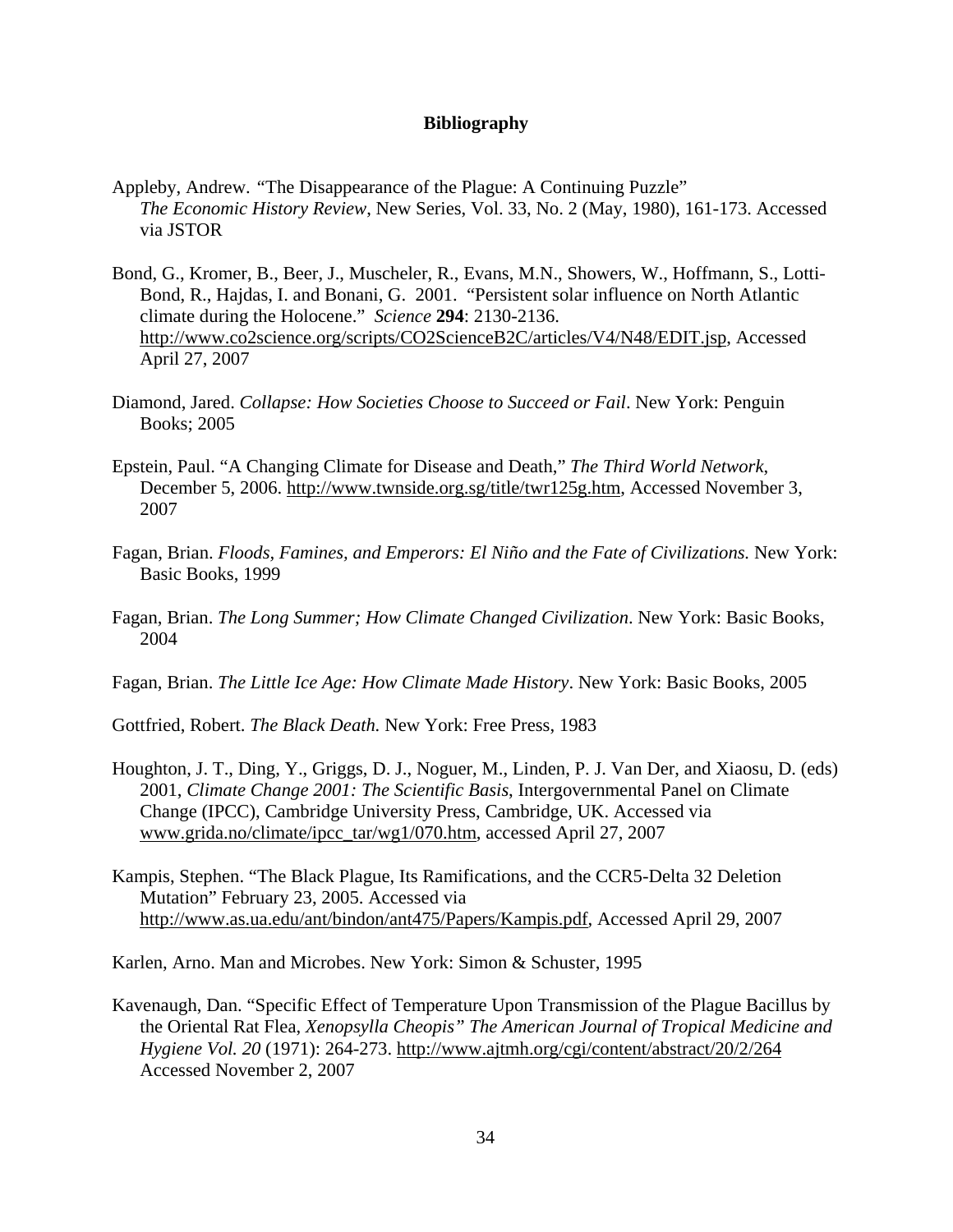- Kelly, John. *The Great Mortality: An Intimate History of the Black Death, the Most Devastating Plague of All Time*. New York: Harper, 2005.
- Keys, David. *Catastrophe: An Investigation Into the Origins of the Modern World.* New York: Ballantine Books, 1999
- Ladurie, Emmanuel Le Roy. *Times of Feast, Times of Famine: A History of Climate Since the Year 1000*, New York: Doubleday, 1971
- Lamb, H.H. *Climate, History and the Modern World*. London: Routledge; 1995
- Linden, Eugene. *The Winds of Change: Climate, Weather, and the Destruction of Civilizations*. New York: Simon and Schuster, 2006
- Little, Lester. *Plague and the End of Antiquity: The Pandemic of 541-750*. Cambridge University Press: Cambridge, 2007
- Lucas, Henry. "The Great European Famine of 1315, 1316, and 1317.*" Speculum*, Vol. 5, No. 4 (Oct., 1930), 343-377. Accessed via JSTOR
- McNeil, William. *Plagues and People*. New York: Anchor Books, 1976
- Naurzbaev, M.M. and Vaganov, E.A. 2000. "Variation of early summer and annual temperature in east Taymir and Putoran (Siberia) over the last two millennia inferred from tree rings." *Journal of Geophysical Research* **105**: 7317-7326. Accessed via http://www.co2science.org/scripts/CO2ScienceB2C/subject/l/summaries/liarussia.jsp, Accessed April 29, 2007

Nohl, Johannes. *The Black Death: A Chronicle of the Plague*. Yardley, PA: Westholme, 2006.

- Pearce, Fred. "Failing Ocean Current Raises Fears of a Mini Ice Age." NewScientist.com 30 November 2005 Accessed via http://www.newscientist.com/article.ns?id=dn8398, Accessed April 27, 2007
- Pollock, J.B., et al., 1976, "Volcanic Explosions and Climatic Change: A Theoretical Assessment," Journal of Geophysical Research, 81:1071-1083. Accessed via http://www.agu.org/pubs/, Accessed August 8, 2007

Ponting, Clive. *A Green History of the World*. New York: Penguin Books, 1993

Porter, Roy. The Black Death. April 28, 2006. http://www.strath.ac.uk/Departments/History/barton/ds11.htm, Accessed April 30, 2007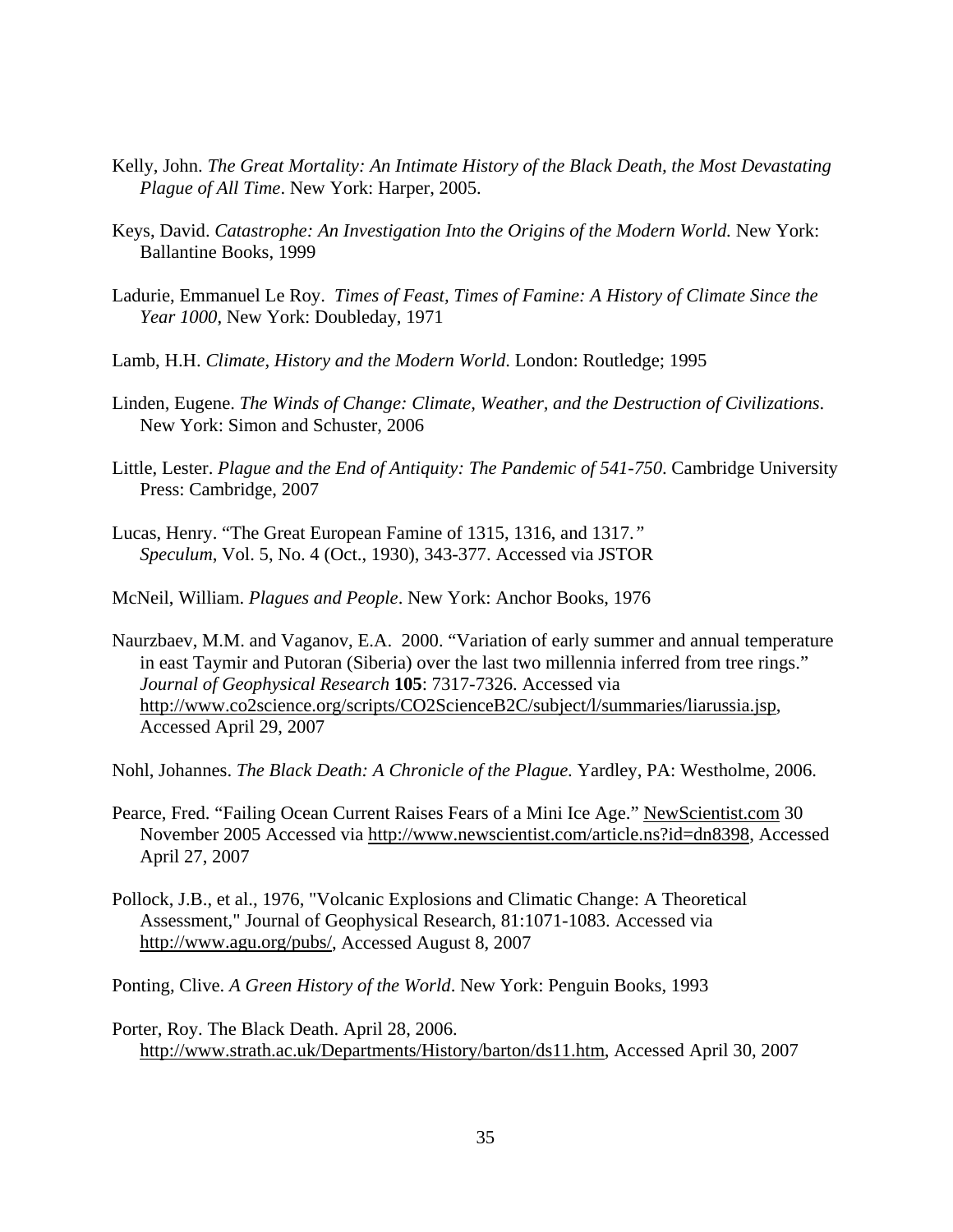- Procopius, *History of the Wars*, 7 Vols., trans. H. B. Dewing, Loeb Library of the Greek and Roman Classics, (Cambridge, Mass.: Harvard University Press, 1914), Vol. I, pp. 451-473. http://www.fordham.edu/halsall/source/542procopius-plague.html, Accessed May 2, 2007
- Ruddiman, William. *Plows, Plagues, and Petroleum: How Humans Took Control of Climate.* Princeton University Press: Princeton, 2005
- Slack, Paul. "The Disappearance of the Plague: An Alternative View", Economic History Review 34, 3 (1981) 469-476. Accessed via JSTOR
- Sutherland, William. *Days of Darkness (AD 535-AD 546*). May 21, 2006. Ezinearticles.com. Accessed via http://ezinearticles.com/?Days-of-Darkness-(AD-535-AD-546)&id=202540, Accessed May 2, 2007
- "The Volcano and Climate Model" Earth Bulletins ©2004-2007 Updated April 29, 2007. The American Museum of Natural History. http://earthbulletin.amnh.org/D/3/2/, Accessed May 1, 2007
- "The Little Ice Age"  $CO_2$  Science . 21 April 2007 (last updated) Center for the Study of Carbon Dioxide and Global Change. http://www.co2science.org/scripts/CO2ScienceB2C/subject/l/summaries/liaglobal.jsp, Accessed April 29, 2007
- Richard D. Tkachuck *"*The Little Ice Age" Geoscience Research Institute *©*1983 http://www.grisda.org/origins/10051.htm, Accessed April 29, 2007
- Wohletz, KH, 2000, *Were the Dark Ages triggered by volcano-related climate changes in the 6th century?* Los Alamos National Laboratory. http://www.ees1.lanl.gov/Wohletz/Krakatau.htmed Accessed April 25, 2007
- Xu, H., Hong, Y., Lin, Q., Hong, B., Jiang, H. and Zhu, Y. 2002. "Temperature variations in the past 6000 years inferred from O<sup>18</sup> of peat cellulose from Hongyuan, China." *Chinese Science Bulletin* **47**: 1578-1584. http://www.friendsofscience.org/documents/Solar%20Effects.html, Accessed April 29, 2007